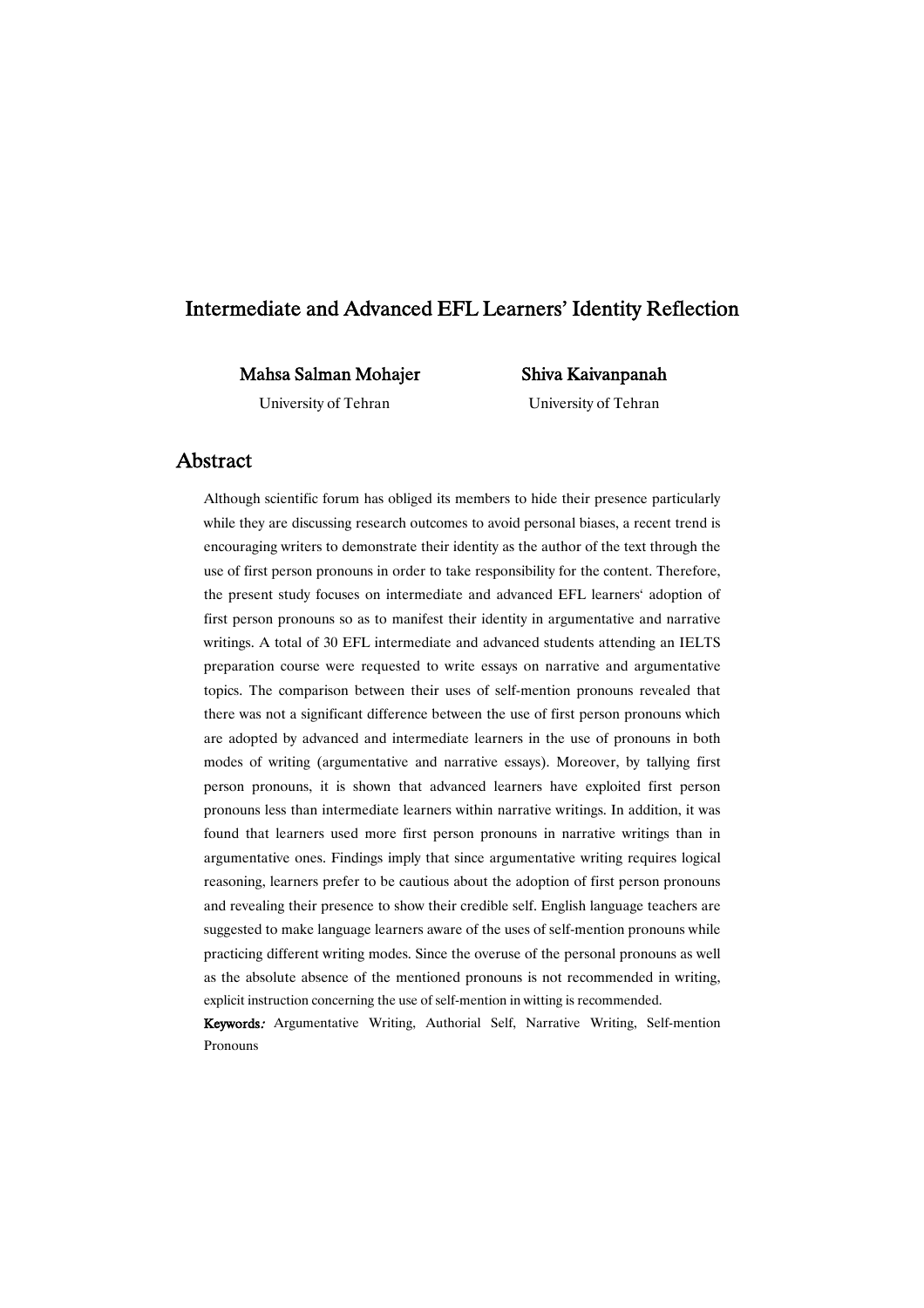# 1.Introduction

Recently there has been a debate on how writers should construct a credible representation of themselves and their work. Discussing scientific works or published papers, it is a norm between academicians that research findings or scientific claims of members of academic area should be expressed in an objective way excluding personal biases in order not to influence the results (Arnaudet & Barrett, 1984, Lester, 1993; Spencer & Arbon, 1996). Such a tradition has been transferred from university professors to their students so far. As a consequence, most of the university professors advise their students to apply this yardstick when writing and not to display their presence as a writer even in their classroom assignments. The demonstration of the presence of the writer in a body of a text should be avoided by preventing the writer from using first person pronouns, declaring personal opinions, and active voice sentences (Gong & Dragga, 1995; Arnaudet & Barrett, 1984; Lester, 1993).

Encouraging academicians to take an objective position as a norm requires writers to "leave their personalities at the door, and subordinate their views, actions and personality to its rigid conventions of anonymity" (Hyland, 2002b, p.351). The way writers present themselves within the text reflects how they portray their identity. Hyland (2000) also notes that academic members of different fields of study have different worldviews regarding how to communicate their opinions within the body of the text of their scientific studies. Therefore, they convey their ideas through adopting different manners so as to be understood by their peers. According to him, a tool that is most representative of the writer's identity is the use or absence of first person pronouns. Using first person pronouns, <sup>I</sup> and we, shows the presence of a writer in the text. As the writers hide their existence in the text through the use of passive voice and deletion of the subject in order to be objective about the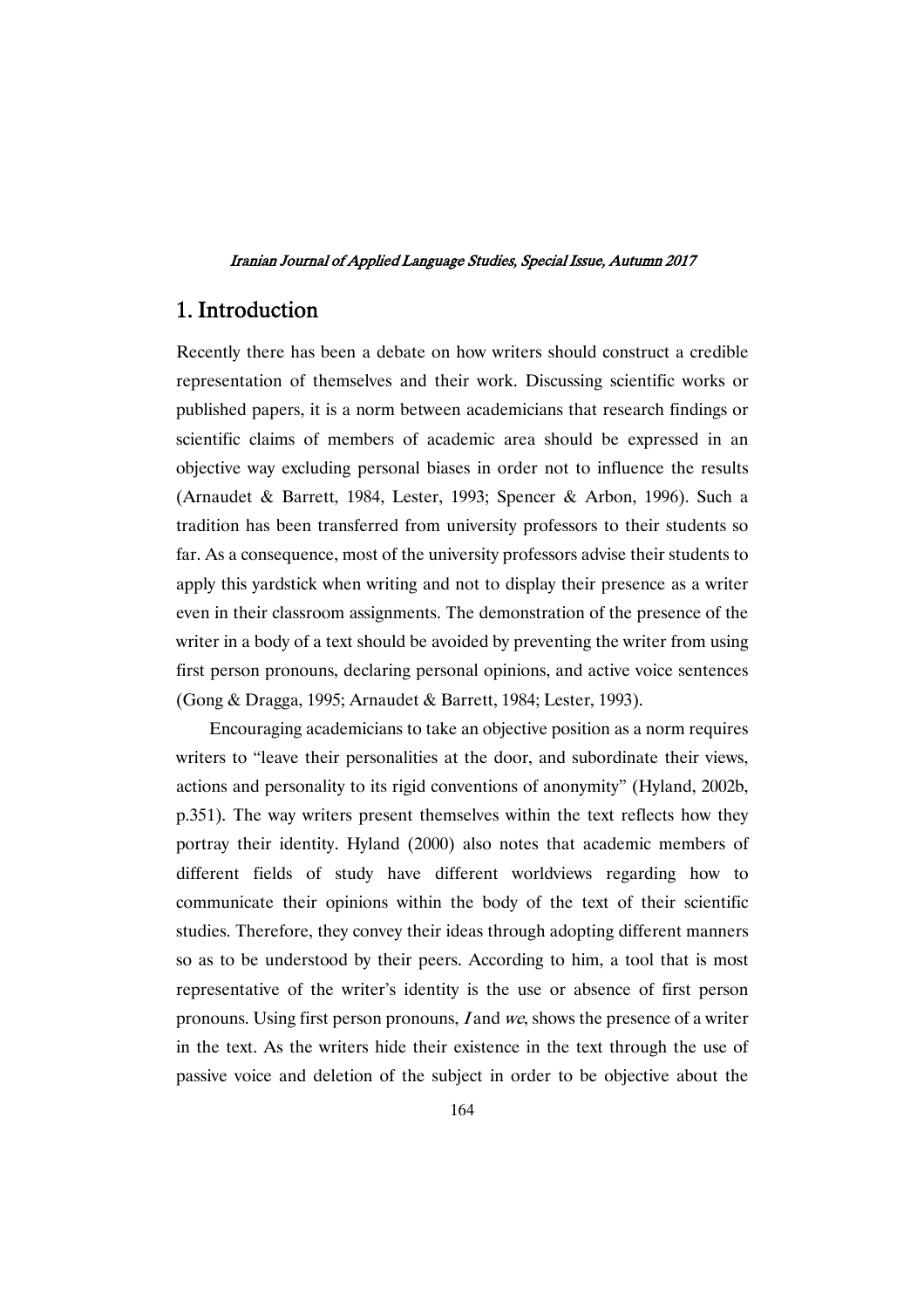results of their research or, the presence of the writer in the text indicates that the writer takes on responsibility for the content of the writing through the adoption of first person pronouns.

### 1.2. Identity in the Socio-cultural Setting of Writing

The literature has shown that identity is not a unidimensional and a stable concept (Miyaharay, 2010). Ivanič (1998) lists aspects of the identity of an actual writer "autobiographical self" which is the writer's life-history, the "discoursal self" which is the impression of the writer projected in the text, and the "authorial self" refers to the degree of authoritativeness established by the writer to claim responsibility over the context. Interestingly, the most salient technique to show the authorial identity in a text is the use of first person pronouns (Kou, 1999; Tang & John, 1999). The fourth aspect of identity in Ivanic's word is concerned with "possibilities for the self-hood". These possibilities for the self-hood/ positioning exist in the social context of writing. Positionings are simply numerous ways of accomplishing certain tasks in people's lives (Ivanič, 1998).

There are empirical researches studying textual features which writers have at their disposal to construct authorial identity, among which are the studies investigating authorial voice, specifically the use of first person pronoun <sup>I</sup>, in academic writings in various disciplines. Studying both quantitative and qualitative data from the participants majoring in various disciplines, Hyland (2001) observed that self-mention varies across disciplines. Students of hard sciences such as electronic and mechanical engineering has claimed that playing down the writer's role and active contribution gives a sense that conducting the same research with the same procedures under the same situation will culminate in the same results which adds to the credibility of the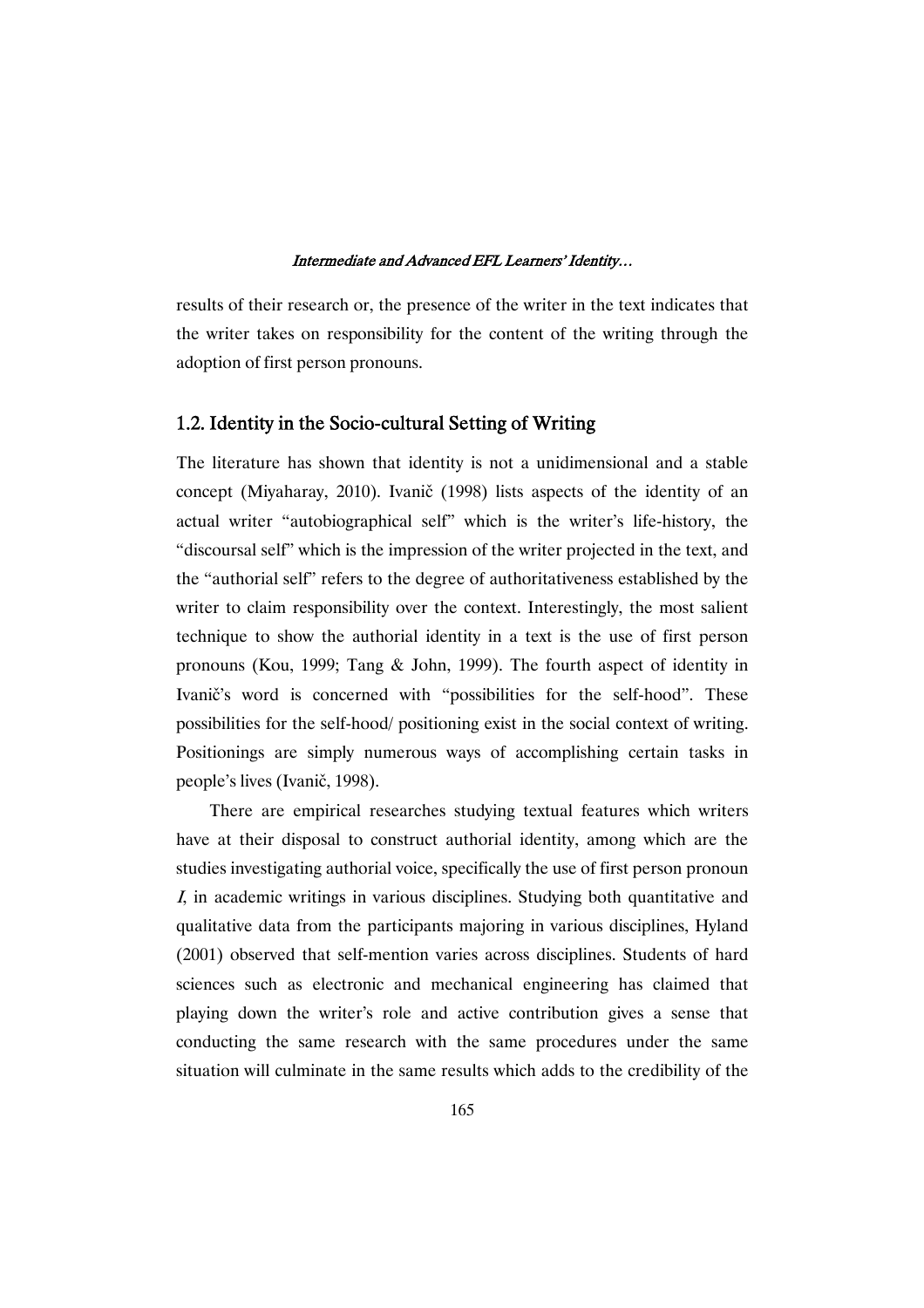research. On the other hand, an extent to which writers involve in the text through the use of self-mention in soft sciences such as marketing establishes a more convincing and confident face for the author which leads to the augmentation of the trustworthiness of the results among peers and colleagues. Overall, 75% of the first person pronouns as a rhetorical option for selfmention occurred in humanities papers which signals that author are not completely invisible in hard sciences. As a consequence, adoption of selfmention differs in various fields depending on beliefs and social practices (Hyland, 2001).

The Literature has shown that the use of first person pronouns with the purpose of demonstrating author's self is accomplished by authors having differing inventions. Searching for different identities highlighted by the first person pronouns I, me, mine, we, us, our, and ours, Tang and John (1999), based on genre role of the academic essay, suggested a typology of purposes set out by first person pronoun <sup>I</sup> which are listed from the least powerful to the most powerful as follows:

- representative
- guide
- architect
- recounter of the research process
- opinion-holder
- originator

I as the representative is mostly realized as plural form of we and us and is adopted to refer to the whole group of people in general. Therefore, it decreases the author's role and presence in the body of the text to the least amount. Having been realized as plural we and us, the next function is  $I$  as the guide through the essay which acts as a tour director showing readers different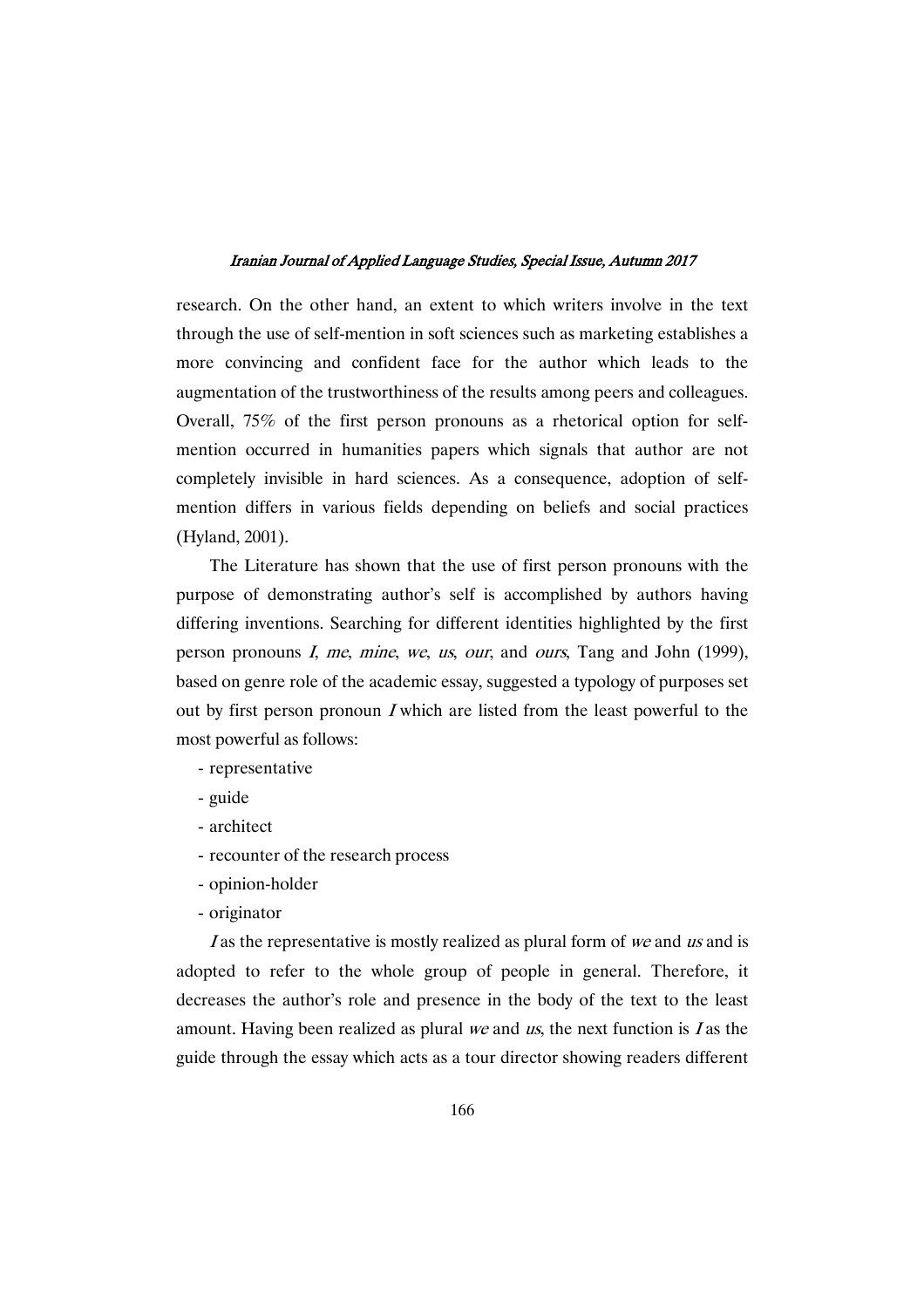parts of the essay. <sup>I</sup> as the architect, which is usually realized as singular, is indicative of the organization, structures, and the outline of the material of the essay and is critically different from the previous function. Completing readings, conducting interviews, and collecting the data, writers mention their role by means of first person pronoun functioning as  $I$  as the recounter to describe the stages the research has undergone. Still another function of  $I$  is opinion-holder expressing an attitude based on information and facts. Lastly, <sup>I</sup> as the originator which is the one considered by Ivanič (1998) functioning as the author claiming responsibility over the contents of the writing is presumed to be the most powerful with respect to the extent writers express ownership to raise new ideas.

In a similar way, Kou (1999) studied the use of first person plural pronouns (we, us, our) adopted by writers demonstrating the way they perceive themselves. Through analyzing the corpus of scientific research articles, Kou (1999) proposed discourse functions of plural self-referential pronouns according to their occurrences.As Kou's (1999) classification of authorial selfreference pronouns is concerned, the proposed taxonomy regards authors' roles which they fulfill while writers are writing a research paper:

- explaining what was done
- proposing a theory, approach, etc.
- stating a goal or purpose
- showing results or findings
- justifying a proposition
- hedging a proposition or claim
- assuming shared knowledge, goals, beliefs, etc.
- seeking agreement or cooperation
- showing commitment or contribution to research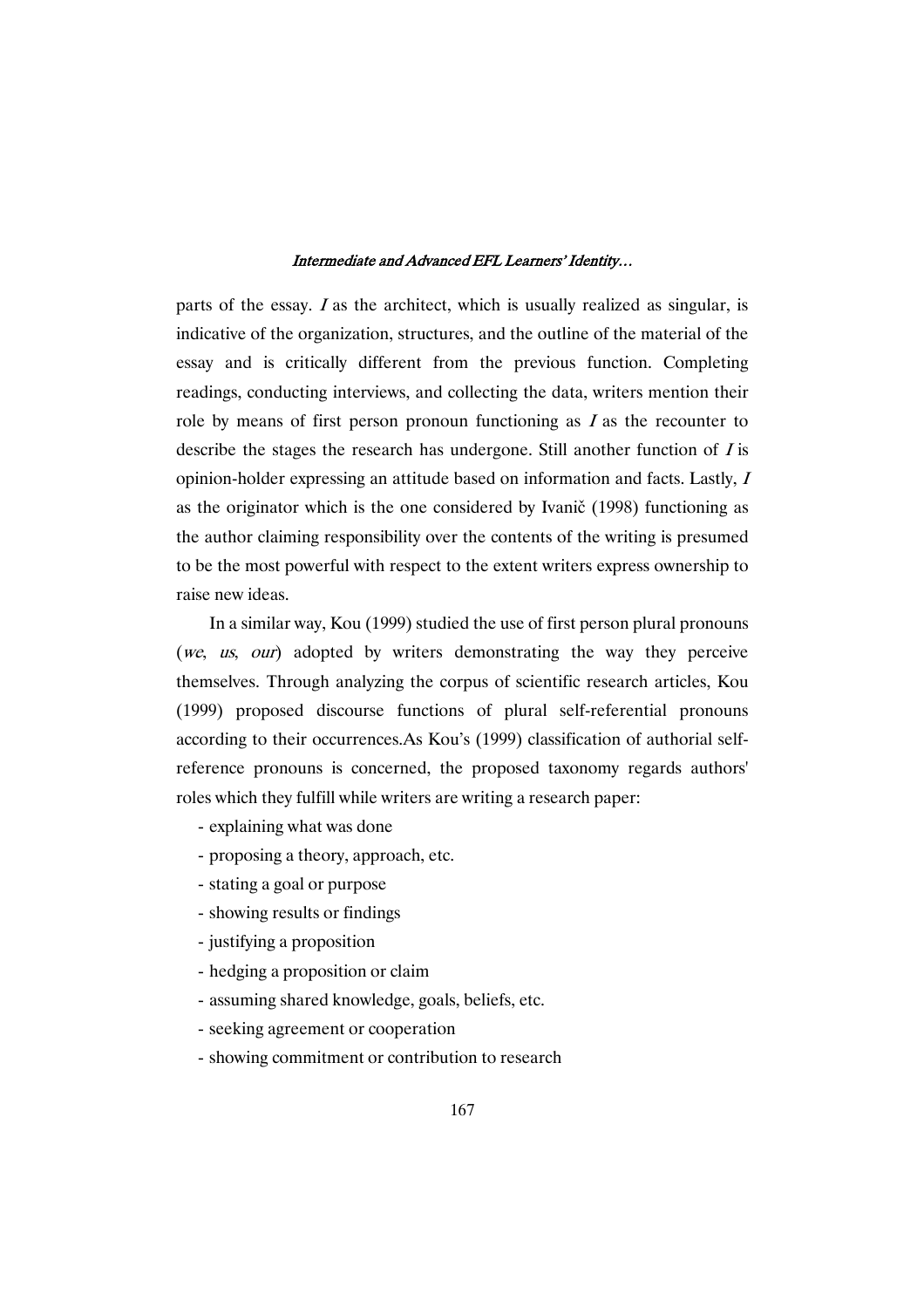- comparing approaches, viewpoints, etc.
- giving a reason or indicating necessity
- expressing wish or expectation

The results of the analysis showed that  $65\%$  of the pronoun we was adopted by the writers so as to "refer to themselves" (Kou, 1999, p. 131) and 59.7% of these occurrences were adopted for the purpose of explaining what was done. While Kou (1999) admits that other types of pronouns (second person pronouns or indefinite pronouns one and ones) are also used by writers to position themselves within a specific discourse community and identify themselves among their peers, the analysis of his study revealed that first person pronouns are the most frequently used ones in scientific articles.

Added to Tang and John (1999) and Kou's (1999) classifications of the purposes that self-referential pronouns perform is Hyland's (2002b) typology of purposes. Comparing 62 L2 Hong Kong undergraduate theses with a large corpus of research articles and interviewing students and their supervisors for analyzing the use of personal pronouns, Hyland (2002b) found that experience plays a remarkable role in the use of self-references in published texts admitting that considering the disciplinary variations in adopting personal pronouns, experienced writers make use of these pronouns for the purpose of authority manifestation over their claims while they are engaged with readers. Meanwhile, such an explicit involvement is more in soft sciences than in hard sciences in which variables are less precisely measurable and the degree of the acceptability of an interpretation is approximate. In addition, Hyland (2002b) proposed a category consisting of discourse functions of authorial reference which differs from that of Tang and John (1999) in a way that it does not include generic uses of first person pronouns and mostly focuses on discoursal functions. More importantly, the proposed functions are listed differently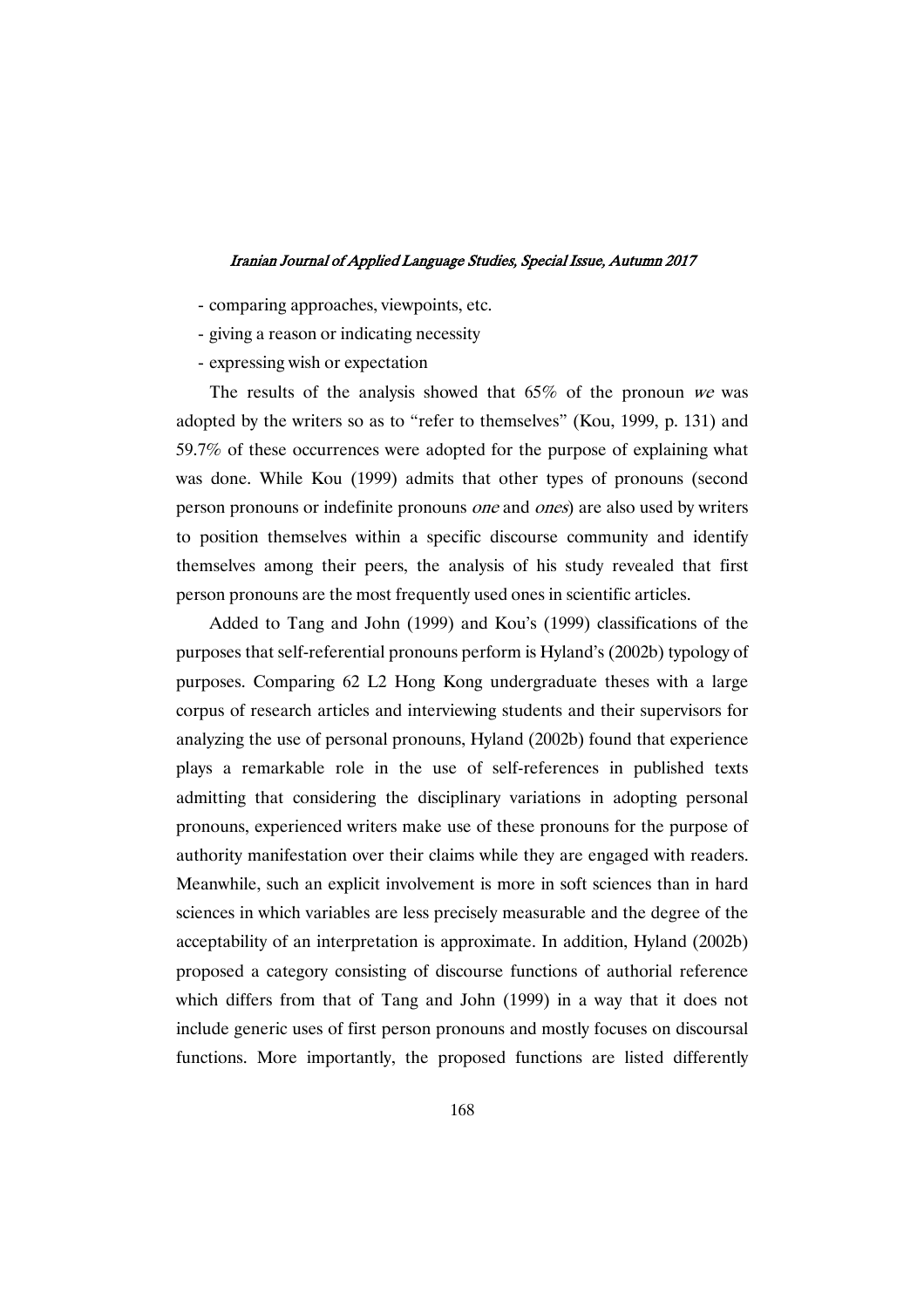reflecting differing priorities taken by professionals in research articles in various disciplines opposing students. What follows is the category of functions suggested by Hyland (2002b) which is listed irrespective of any pattern of frequencies and preferences:

- expressing self-benefits
- stating a purpose
- explaining a procedure
- exploring an argument
- stating results/ claims

According to Hyland (2002b), expressing self-benefits which is absent in research articles is adopted as a departmental rubric in the Conclusion for the purpose of learning and it is the least face threatening function. Helping to organize and direct the structure of the research and the argument, *stating a* purpose which is low in threatening the writer role constitutes one third of all cases students have employed first person pronouns to project their intentions. Yet another function which is the second most frequent is *explaining a* procedure. This function proposes that the adoption of personal pronouns to exhibit authorial presence by student writers have been unintentional due to their being unaware of the emphasis on the writer's role. However, such a high frequency of the use of personal pronouns in expert essays has happened deliberately. Moreover, utilizing first person pronouns for the purpose of exploring an argument by students to avoid taking a position is rare in scientific papers. Lastly, the most powerful function of the self-reference is stating results/ claims which is one fourth of all pronouns expert writers have used and is absent in student writings.

It is worth noting that opinions are mixed concerning the use of first person pronouns. Since Hyland (2002) reported an underuse of authorial self-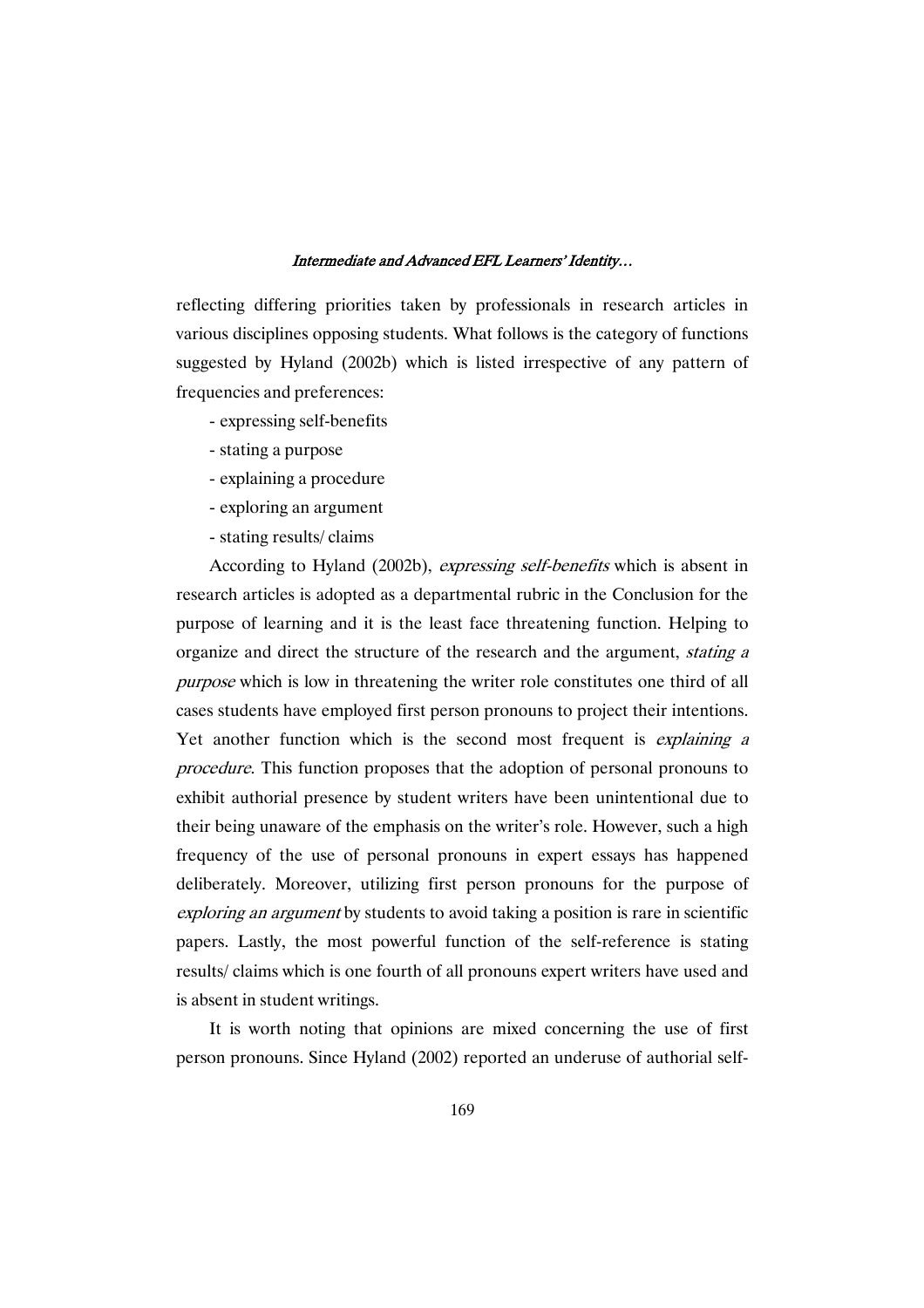referential pronouns, the study which was conducted by Martínez (2005) did not confirm the results obtained by Hyland (2002). Through the corpus analysis of specific sections of scientific papers, according to Hyland's (2002) typology of purposes, scientific texts (i.e., Introduction, Methods, Results, and Discussion sections) written by native English-speaking (NES) and non-native English-speaking (NNES) writers disclosed an underuse and an overuse of personal pronouns reflecting authorial identity. Regarding the comparison of native and non-native writers, the results revealed that NES writers' personal pronouns perform high risk and face-threatening functions .However, NNES writers preferred to use personal pronouns to state functions which were not of any risk. On the other hand, the analysis of various sections showed that personal pronouns which were adopted in Introduction sections were more frequent than those in Methods sections. Additionally, repetitive use of facethreatening personal pronoun functions in Introduction sections were attributed to NES writers. While the most frequently adopted function within Results sections was explaining <sup>a</sup> procedure, NNES writers' use of authorial first person pronouns was significantly higher (i.e., six times) than those of NES writers. This underuse was attributed, by Martínez (2005), to NNES writers' unfamiliarity with the structures to write effective Discussions sections.

Finally, writing is considered to be a complex process. The complexity is related to taking into account the rules of the language as well as considering the content. Thus, writers have an opportunity to express their presence within the text through the use of discursive or non-discursive features depending on the genre of the writing or the writer's institutional preferences (Stapleton, 2002). Presence of the writer within the text helps readers to better understand the text since what has been claimed, argued, or discussed would be more straightforward on the writer's part. It is also suggested for writers so as to keep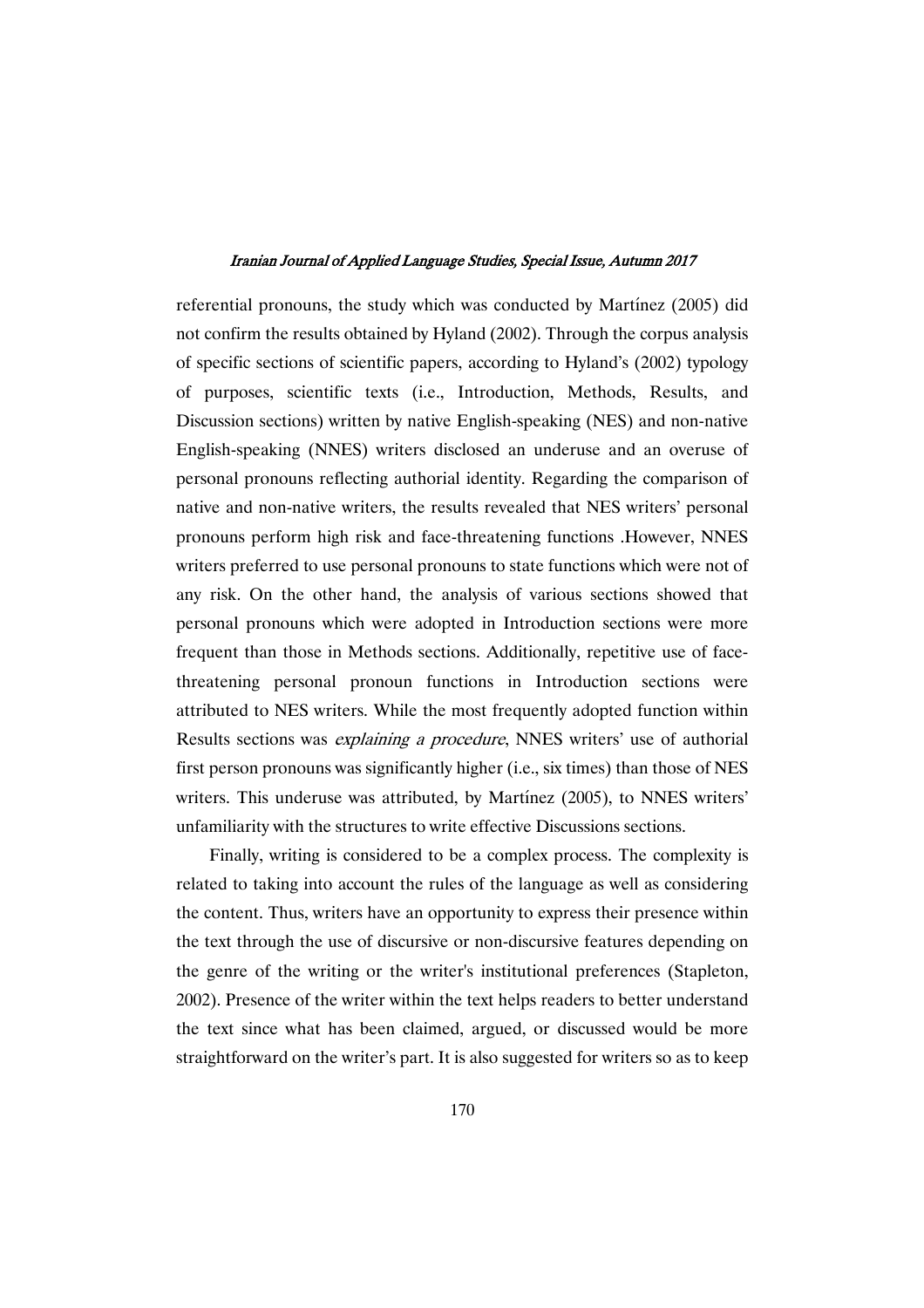their face because to claim responsibility for the content of their texts would demonstrate a stronger and a more confident character as a member of their social community (Hyland, 2002a).

American teachers believe that a good writing is the one in which "writer's unique perspective on life" is projected (Li as cited in Stapleton, 2002). Simply put, this means that a standard writing is the one which reveals writer's identity (Stapleton, 2002). As a consequence, writers who live in societies, specifically Asian countries, in which individualism is considered to be improper due to hierarchical values and power relationships, may be alien to expressing themselves as writers when writing English essays (Stapleton, 2002). As far as foreign language writing is concerned, not only does the need to demonstrate the writer's self exist, but also it is strongly required by the language learners due to the above-mentioned reasons. Therefore, this issue is also present in Iran in case of Iranian EFL writers whose culture is bound with certain values and relationships which limits them from showing the presence of the author and casting a sense of individualism as a writer to make an impression on readers.

By the same token, Iranian English language learners mostly have the same problem of the portrayal of their selves in English writing, since claiming responsibility for what they are writing about or even manifesting their identity would be considered rude by their teachers or professors. Therefore, it is estimated that the way Persian speakers of English write down their ideas within a text would be different from that of English language learners in other societies regarding the reflection of their identities.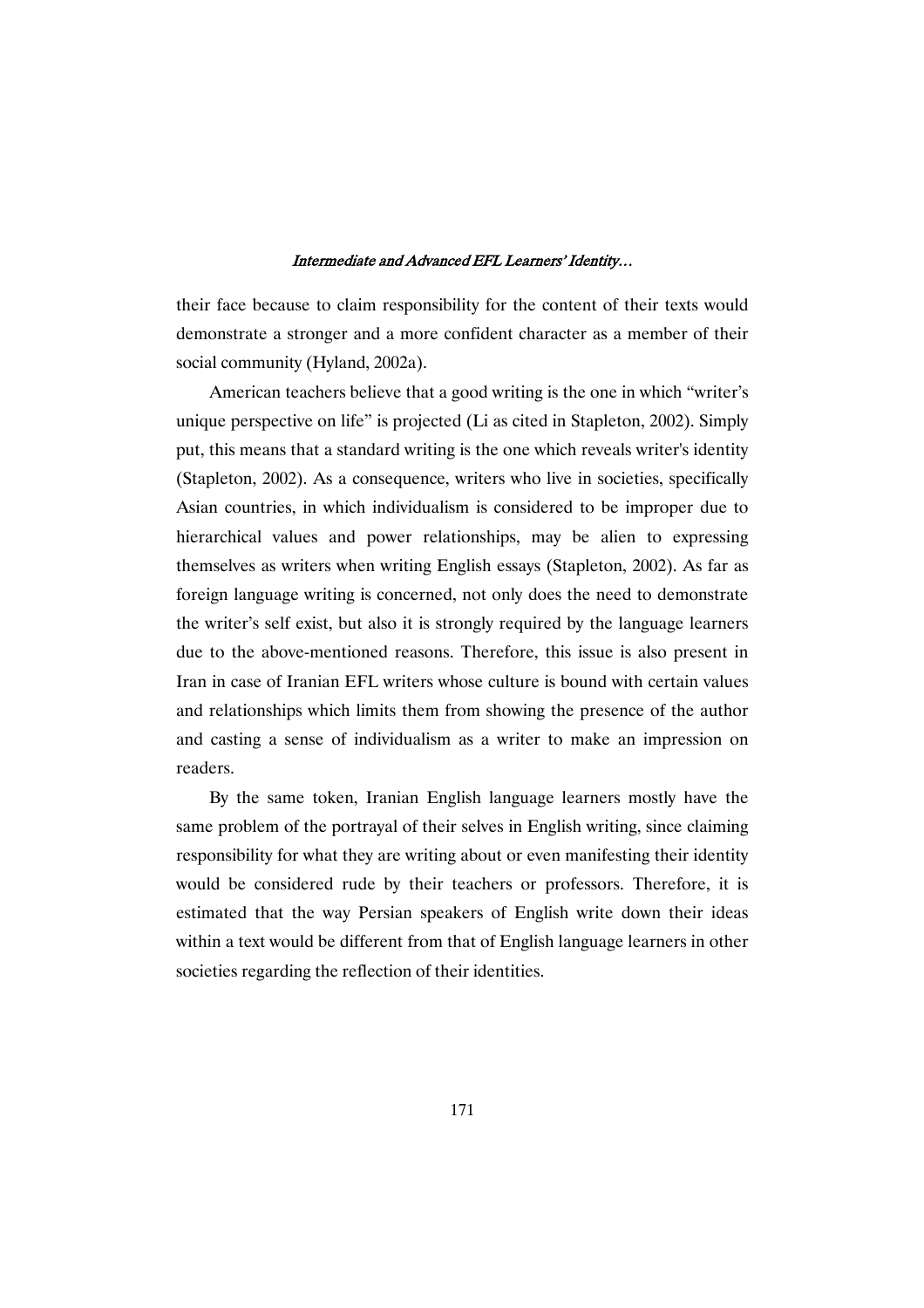# 2.Methods

## 2.1.Participants

The study employed a quasi-experimental research design. A total of 30 Iranian learners of English attending IELTS courses have participated in the present study. Participants were Persian speakers of English who were being prepared for the IELTS exam for migration purposes. Moreover, they were given Michigan proficiency test prior to the course in order to be placed in different groups. Participants were divided into two groups based on their proficiency level (intermediate and advanced). Advanced participants were 15 (4 female and 11 male) and intermediate participants  $(n=15)$  included 6 female and 9 male EFL learners.

### 2.2. Data Collection Procedures

The present study aimed at investigating the use of first person pronouns in narrative and argumentative essays through comparing two groups of students with two different proficiency levels. Therefore, it focused on making a comparison between intermediate and advanced EFL learners' use of first person pronouns across narrative and argumentative essays. To achieve this end, topics for these two modes of writing had to be chosen considering participants' age range so that they could develop their ideas easily. Since participants were university students or university graduates, topics were mainly educational. As a result, each student was provided with argumentative and narrative topics to write across two sessions. During the first data collection session, participants were given an argumentative topic to write. So they had roughly half an hour to write at least 250 words about the topic. Then, narrative topics were given to participants and they were asked to write at least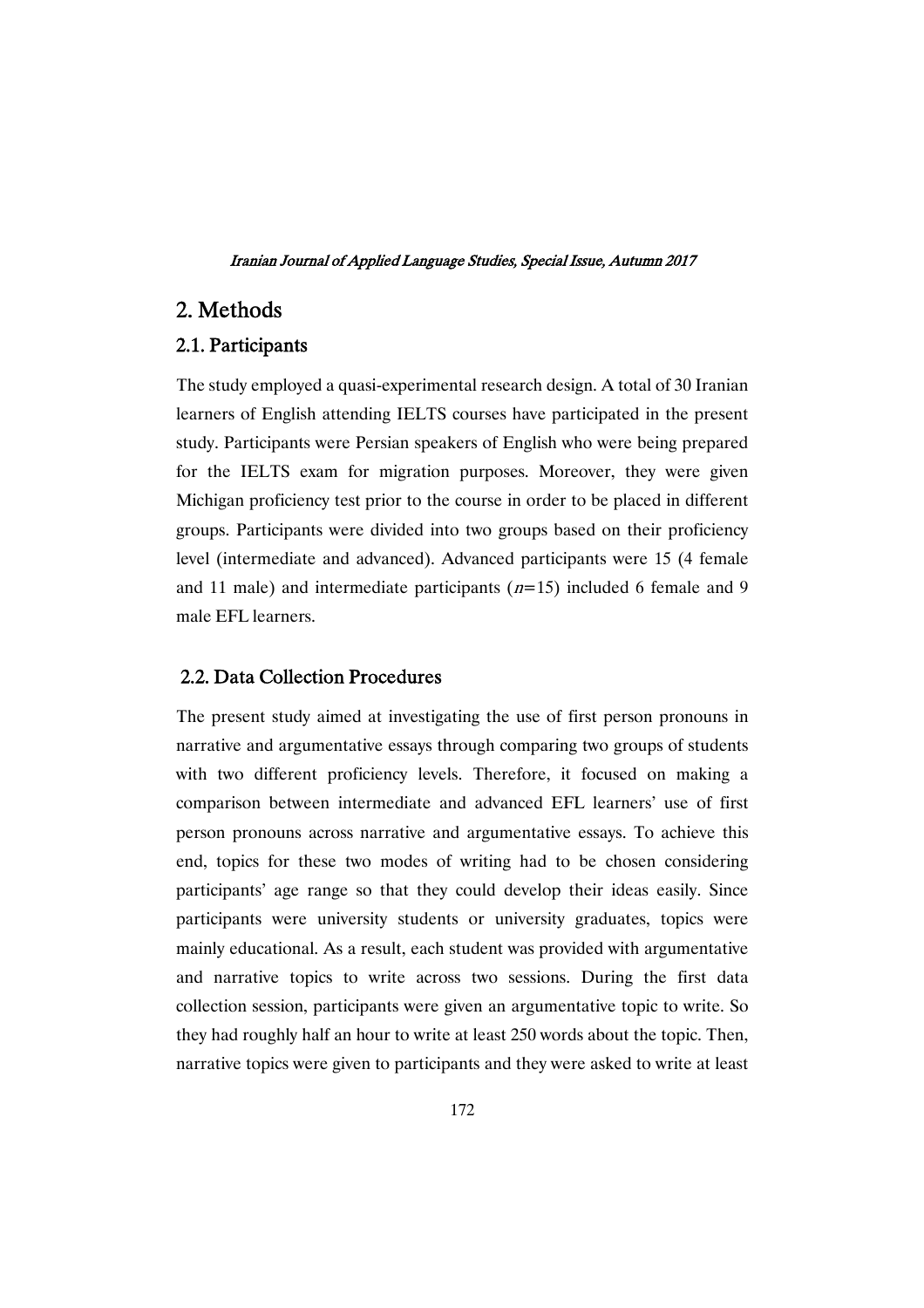200 words within approximately 30 minutes. Finally, the collected papers were analyzed for the number of first person pronouns adopted by participants according to Tang and John's (1999) typology of first person pronouns' purposes listed in the previous part.

### 2.3. Data Analysis

As for the present research, narrative and argumentative essays were counted for the number of self-reference pronouns which were deployed by intermediate and advanced participants. Therefore, in order to explore the relationship between the two categorical variables (i.e., self-reference frequencies adopted by intermediate and advanced essays across two types of essays) a Chi-Square test of independence has been employed to analyze the data.

## 3.Results

The results of the data analysis revealed that intermediate and advanced groups do not differ significantly in the use of first person pronouns when writing an argumentative and a narrative essay. The dependent variable, which is the number of first person pronouns adopted in narrative as well as argumentative writings by participants is measured in order to compare the use of these pronouns by language learners with two different proficiency levels (i.e., intermediate and advanced), which is the independent variable. The results of the analysis are as what follows: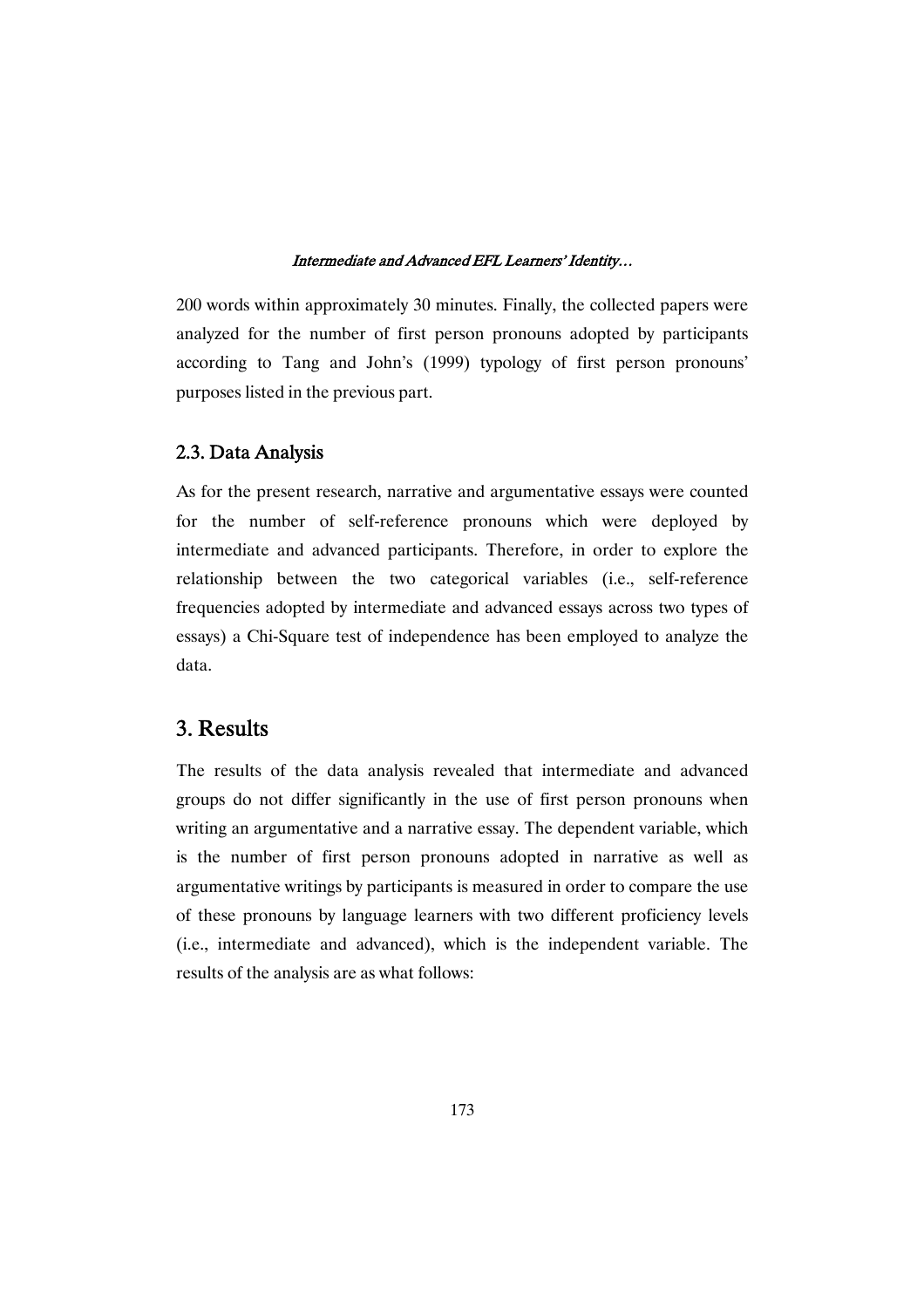Iranian Journal of Applied Language Studies, Special Issue, Autumn 2017

|                                                       |              |          | Total number of         |  |
|-------------------------------------------------------|--------------|----------|-------------------------|--|
|                                                       | Intermediate | Advanced | pronouns across writing |  |
| Writing mode                                          |              |          | qualities               |  |
| <b>Narratives</b>                                     | 270          | 196      | 466                     |  |
| Argumentatives                                        | 40           | 45       | 85                      |  |
| Total number of pronouns<br>across proficiency levels | 310          | 241      | 551                     |  |

Table 1. First Person Pronoun Frequencies by Intermediate and Advanced Language Learners

Moreover, argumentative as well as narrative essays were analyzed and personal pronouns  $(I, we, my, our...)$  were classified according to Tang and John's (1999) Typology of first person pronoun discourse functions. As can be seen in Table 1, first person pronouns adopted by participants (intermediate and advanced) across both writing modes (narrative and argumentative essays) were tallied  $(n=551)$ . According to Table 1, intermediate participants (270) have adopted first person pronouns across writing modes more abundantly than advanced participants (196). As far as the frequency of first person pronouns across writing modes is concerned, it is clear from Table 1 that the number of self-reference pronouns adopted in narrative essays (466) is significantly higher than those adopted in argumentative essays (85).

Table 2. First Person Pronouns Distribution according to Discourse Functions

| <b>Functions</b>                             | Percentage |
|----------------------------------------------|------------|
| $T$ as opinion holder                        | 6%         |
| $T$ as representative                        | $12\%$     |
| $T$ as originator                            | 79%        |
| $T$ as guide                                 | 3%         |
| $\mathscr{C}$ as architect                   | $0\%$      |
| $T$ as the recounter of the research process | $0\%$      |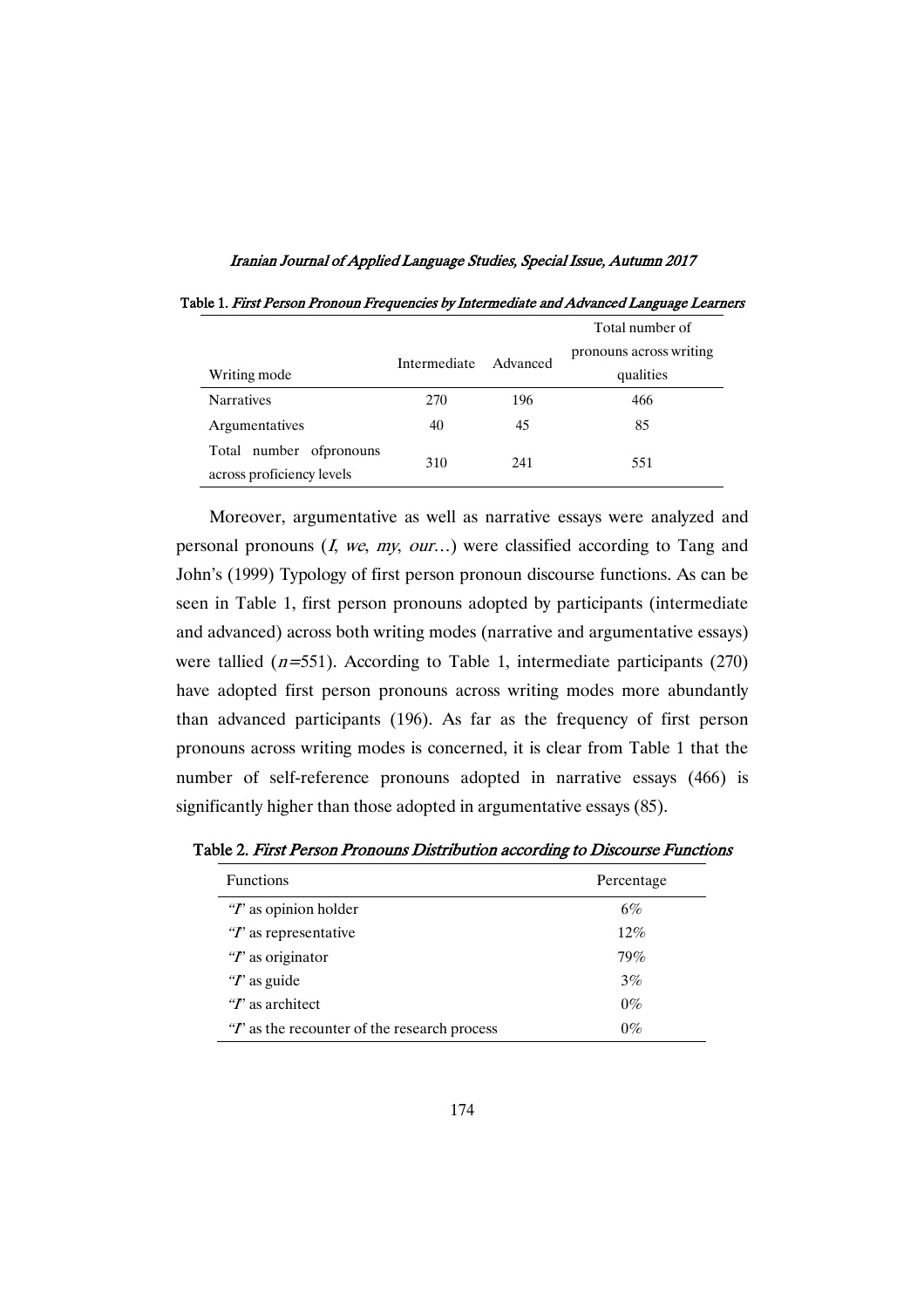Clearly, the large number of first person pronouns was classified as "I" as an originator. As the graph depicts, 79% of first person pronouns were used for this purpose mostly in narrative essays.

"… I was crazy about poems…" (originator)

"… <sup>I</sup> have been studying for about seven years…" (originator)

" … <sup>I</sup> could not imagine that …" (originator)

"… knowing these facts was a watershed in my life and changed my attitude towards stress…" (originator)

The second position belongs to " $\vec{l}$ " as a representative (i.e., 12%), which is the mostly used in argumentative essays.

"…These days we do not have grades in primary schools…" (representative)

"... we have to pay attention to this fact that sometimes it is better to..." (representative)

"…I think we should not worry about the lack of food in the future…" (representative)

Surprisingly, a minor percentage of first person pronouns, i.e., .06%, has been adopted as an opinion holder. Finally, .02% of first person pronouns served the purpose of guide in all essays.

" ... In my opinion it is good to have some exams and tests to classify students…" (opinion holder)

"... *I believe* that with the advent of technology, computers have facilitated learning and education…" (opinion holder)

" $\ldots$  I can say this sentence was the most meaningful sentence that I have heard…" (guide)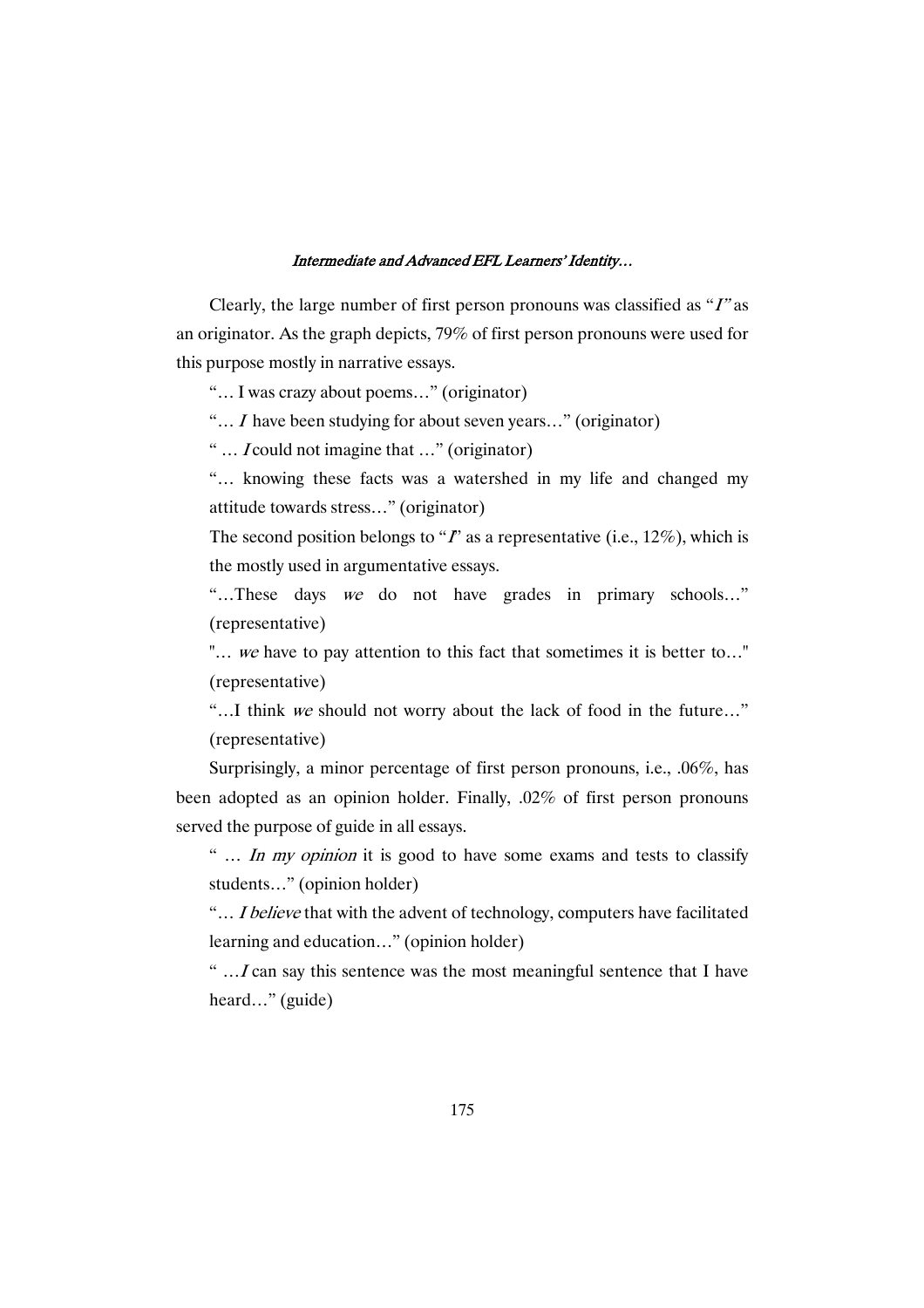Following statement which has been extracted from an argumentative essay written by advanced subject is the only sample which includes a personal pronoun serving as the architect:

"... *I* will discuss both points of view later..." (architect)

In addition, the analysis of personal pronouns within argumentative and narrative essays across two levels of proficiency (intermediate and advanced) based on Tang and John's (1999) proposed typology of discoursal functions that personal pronouns serve as it is demonstrated in Table 3.

As it is illustrated in Table 3., the *representative* role (the least powerful role) of first person pronouns is mostly adopted by advanced writers (53). "I" as the representative, which is a generic form of first person pronouns, is adopted in narrative essays more than argumentative ones. Besides, the use of " $\Gamma$ " as the guide through the essay, which attracts reader's attention to some points within the body of the text, is approximately used equally by advanced and intermediate learners.

However, the personal pronoun as outlining and organizing the material in the text, which is referred to as " $I$ " as the architect of the essay, is deployed only once by an advanced subject in an argumentative essay. Such a result may be attributed to the nature of the task in the present study. Similarly, first person pronouns referring to the steps of the research process ("I" as the recounter of the research process) was absent within the texts written by the participants of the present study since the structure of the required essays were different from those of research papers.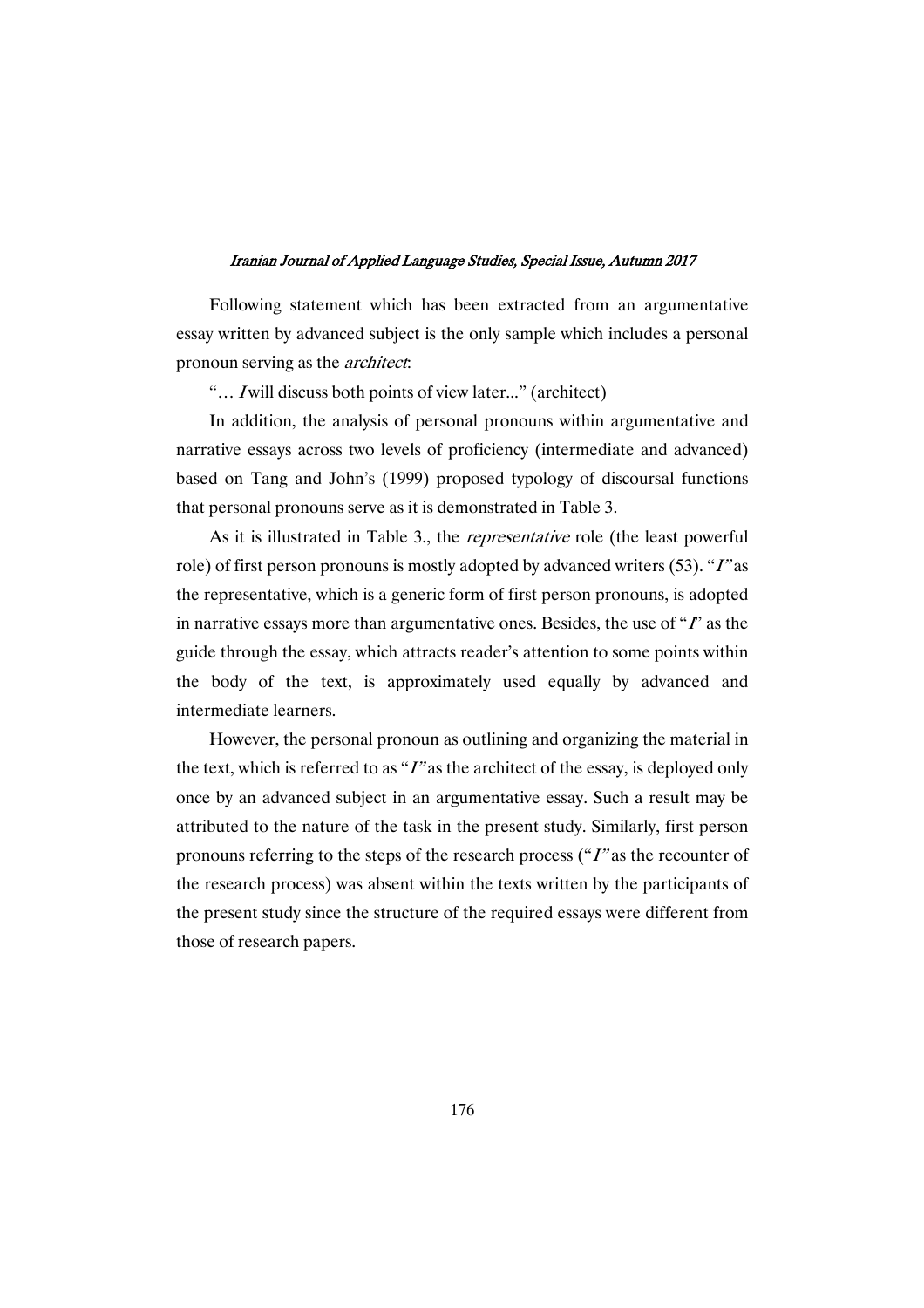|                                      | Intermediate<br>Argumentative | Intermediate<br>Narrative | Advanced<br>Argumentative | Advanced<br>Narrative | Total<br>number of<br>pronouns |
|--------------------------------------|-------------------------------|---------------------------|---------------------------|-----------------------|--------------------------------|
| Representative                       | $\overline{4}$                | 9                         | 17                        | 36                    | 66                             |
| Guide                                | $\overline{2}$                | $\overline{4}$            | $\overline{4}$            | $\mathbf{1}$          | 16                             |
| Architect                            | $\mathbf{0}$                  | $\boldsymbol{0}$          | 1                         | $\mathbf{0}$          | 1                              |
| Recounter of the<br>research process | $\theta$                      | $\theta$                  | $\overline{0}$            | $\mathbf{0}$          | $\mathbf{0}$                   |
| Opinion-holder                       | 9                             | $\overline{2}$            | 19                        | 3                     | 33                             |
| originator                           | 25                            | 255                       | 4                         | 156                   | 435                            |
| Total number of<br>pronouns          | 40                            | 270                       | 45                        | 196                   | 551                            |

Table 3. First Person Pronouns' Frequencies across Proficiency Levels in Two Modes of Writing According to the Discoursal Functions

Moreover, viewpoints and opinions of the author through the use of "I" as the opinion-holder have been shared more repetitively (22) in argumentative essays. Because authors are required to declare their attitude on a certain topic based on argumentations, it was expected that argumentative writings include more of these pronouns than narrative essays. Finally, "I" as the originator, which is the most powerful role claiming responsibility for what has been discussed and argued within the body of the text, is adopted significantly more in narrative essays rather than argumentative ones. It is worth noting that first person pronouns serving this role have occurred more frequently within the essays written by intermediate subjects.

Since the data is in the form of frequency counts (i.e., categorical data) and not in the form of scores,  $\chi^2$  is the most appropriate measure to examine whether the frequencies, which are obtained from two groups of participants, are significantly different. Therefore, in order to look for the association between the participants' proficiency level (intermediate and advanced) and the number of first person pronouns deployed in two types of writings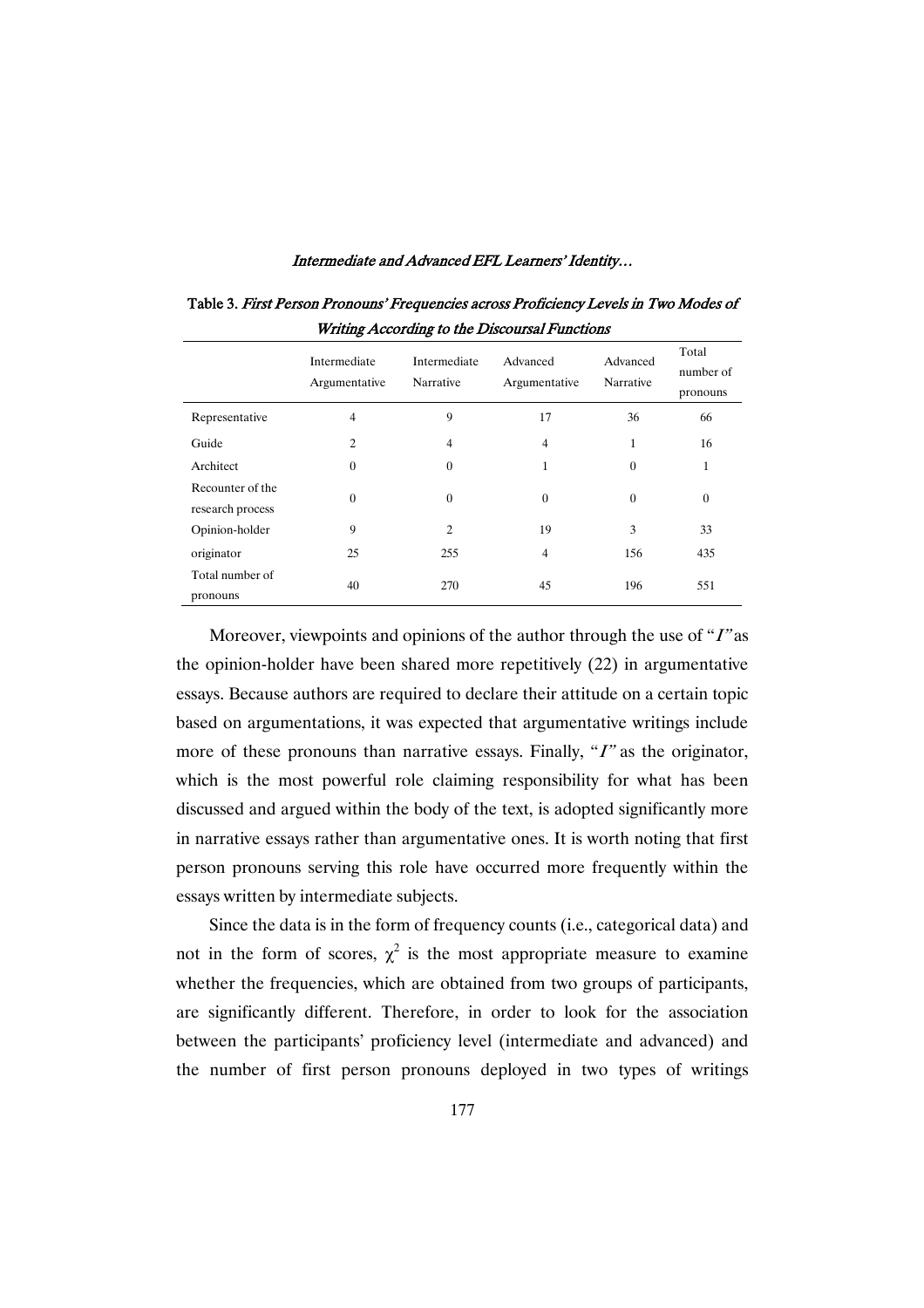(narration and argumentation) a Chi-Square test of independence was runin SPSS.

As shown in Table 4., there is not a significant difference between the use of first person pronouns in narrative and argumentative writing of advanced and intermediate students (Chi-Square=18.66,  $p=66>0.05$ ). Therefore, it is concluded that intermediate and advanced students do not differ significantly in the use of first person pronouns across narrative and argumentative essays, was accepted.

|                              | Value  | df | Asymp. Sig. (2-sided) |
|------------------------------|--------|----|-----------------------|
| Pearson Chi-Square           | 18.66  | 22 | .666                  |
| Likelihood Ratio             | 25.266 | 22 | 0.285                 |
| Linear-by-Linear Association | 1.201  |    | .273                  |
| N of Valid Cases             | 60     |    |                       |

Table 4. Chi-Square Tests - Proficiency Level\* Modes of Writing

# 4.Discussion

The analyses of the results of Chi-Square test for independence indicated that both groups of language learners (intermediate and advanced) did not differ significantly with reference to the adoption of first person pronouns to demonstrate their presence while writing an argumentative and a narrative essay. Thus, it is concluded that there is no difference between intermediate and advanced learners in the use of first person pronouns. Moreover, it is useful to consider that previous studies regarding this issue have researched writer identity with respect to the use of self-mention pronouns by analyzing corpora of research papers and theses within academic contexts (Hyland, 2001, 2002a, 2002b). These studies have ignored participants' levels of proficiency except Abbuhl (2012), who has divided participants to high proficiency and low proficiency levels. In addition, as the first person pronouns have been tallied up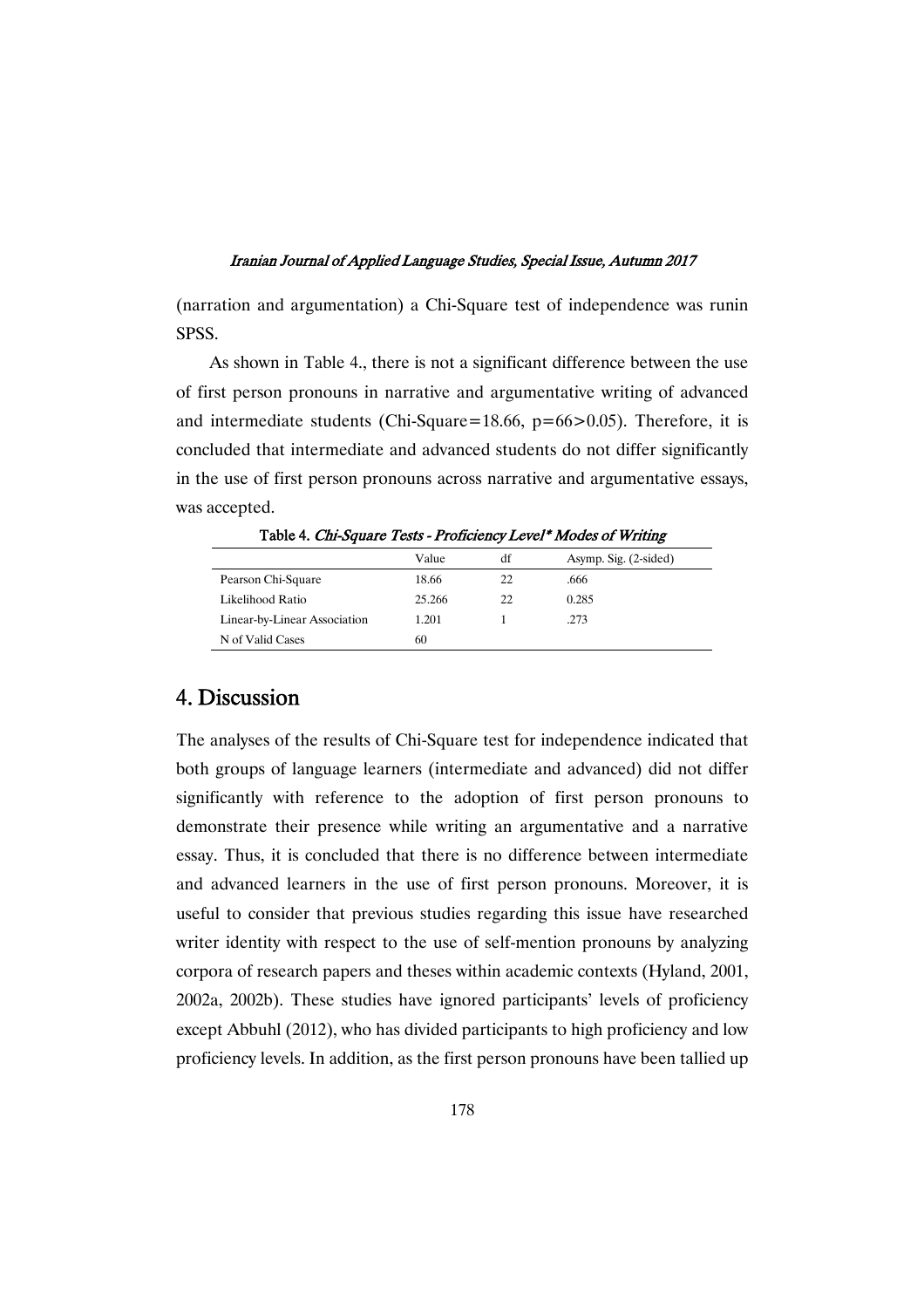(Table 1), a marked difference have been found between the self-referential pronouns frequencies in narrative essays and those in argumentative essays. As the total number of the self-reference frequencies across writing qualities is concerned, the significant overuse of these pronouns should be attributed to the originator function of first person pronouns, according to Tang and John's (1999) taxonomy. This function, which is mostly adopted by participants while writing narrative essays, is not useful when writing an argumentative essay. As Jeong (2017) has elaborated, the use of personal pronouns is the distinguishing feature of narrative essays. However, since narrative writings are chosen to describe events, personal pronouns serve as the agent of the actions. On the other hand, because the significant low number of first person pronouns in argumentative writings signifies author's credentials for the validity of their assertions as well as their claiming responsibility for the claims, language learners prefer not to deploy first person pronouns excessively. This scarce use of first person pronouns in argumentative essays by intermediate and advanced learners is demonstrated since it is face-threatening and it reveals writer's presence within the text which is of high risk for them.

Besides, the classification of first person pronouns according to Tang and John's (1999) typology of purposes indicated that 79% of participants' use of first person pronouns belongs to the originator role of "I", which were found mostly in narrative essays since personal pronouns which were adopted in narrative essays are characterized as the agent of the actions which were being narrated within the essay. Further, participants used 12% of the first person pronouns serving the representative purpose in argumentative writings. Tang and John (1999) consider the *representative* role of first person pronouns as the least powerful of all. However, these pronouns have been optimistically viewed to serve as a mean to show writer's alignment with a specific discourse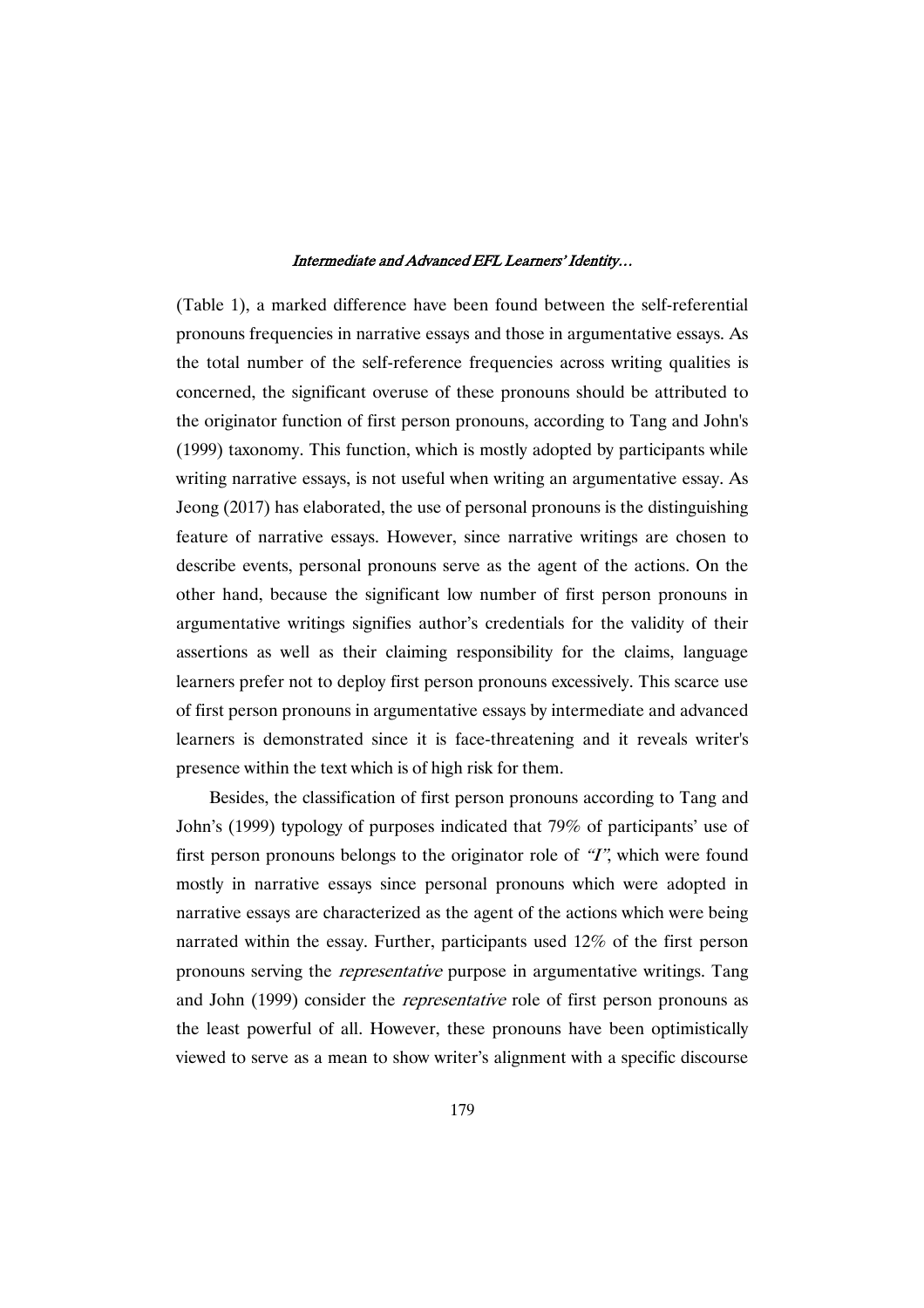community. Although the *representative* role of first person pronouns is not face-threatening, it is used by writers to show their membership within certain communities.

In addition, the *opinion-holder* role of first person pronouns is adopted for about 6% of the personal pronouns, which is mainly observed in argumentative essays. The relatively high adoption of this role in comparison with others is surprising since Tang and John (1999) found that first person pronouns serving the *opinion-holder* role occur rarely  $(4.49\%)$  because they are the ones revealing writer's presence and dispose them as the ones being accountable for the stated claims. It is worth noting that the difference between the adoption of personal pronouns in Tang and John's (1999) study and those in the present study originates from the instruction that the participants of the present study have received across IELTS preparation course since approximately all of these pronouns were found in the final paragraphs of the argumentative essays, which function as the concluding paragraph to make a sound conclusion based on the arguments that have been listed within body paragraphs.

Moreover, the adoption of first person pronouns as a *guide* within the text accounts for the 3% of the total number of self-referential pronouns which were observed only within argumentative essays. This result is not comparable with Tang and John's (1999) because they found the use of first person pronouns serving as a guide to lead the readers within the parts of the text 33.7% of the total number of first person pronouns, which is relatively high. This may have happened since writing an argumentative essay requires language learners to write 250-400 words. However, a research paper consists of several pages with thousands of words composed under various headings and sub-headings, which may call for the author's showing the direction taken within the text. By the same token, an argumentative essay written by the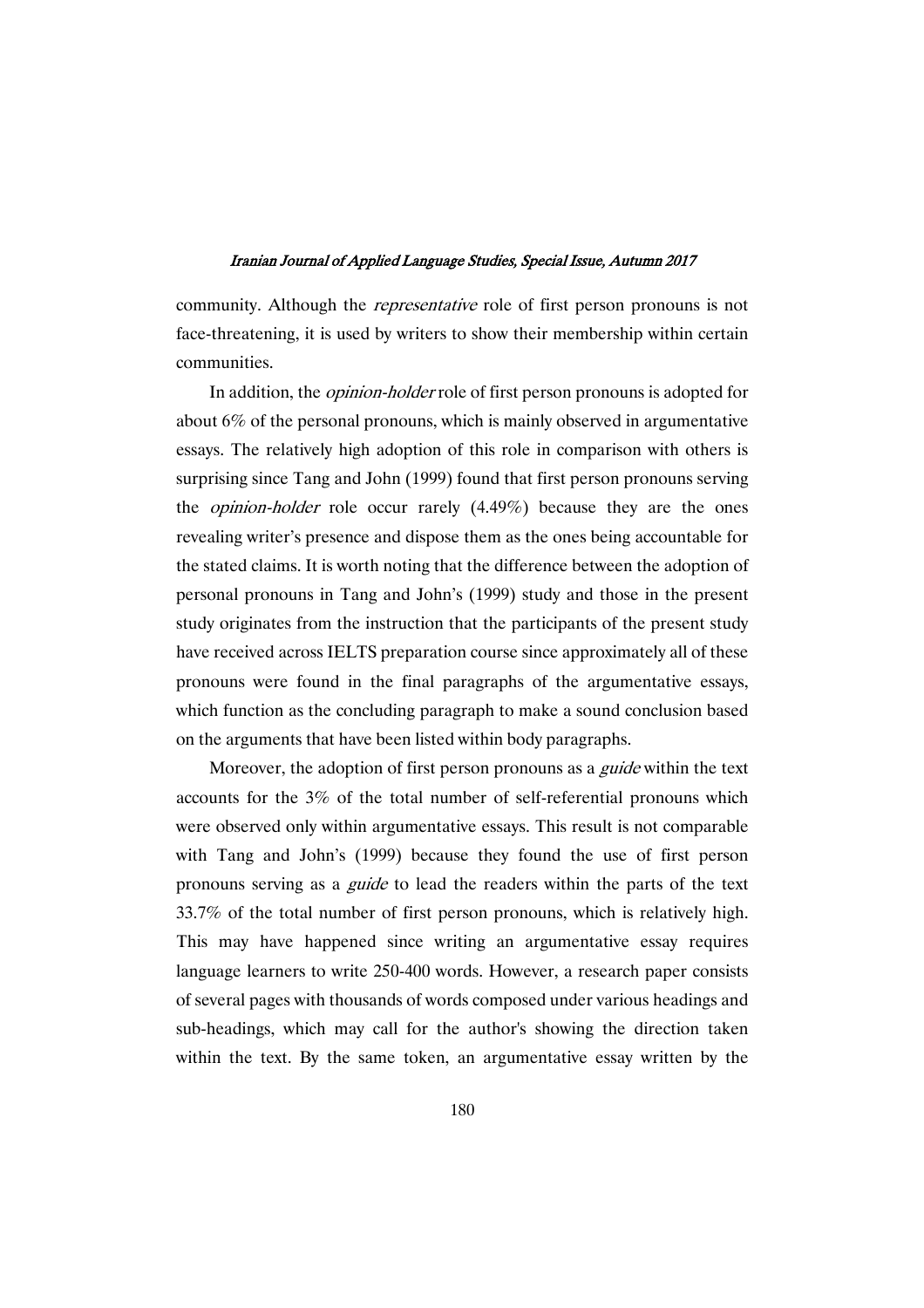language learners in the present study was not long enough to necessitate the author so as to lead the reader within the text.

As far as the *architect* role of the personal pronouns is concerned, this rarely-occurring function shows the overall structure of the essay which is replaced by other rhetorical options such as passivation, animating inanimate objects, by positioning in the agent place,etc. (Tang & John, 1999). The only instance of this function of personal pronouns deployed by a language learner in an argumentative essay has been included in previous parts. Similarly, personal pronouns serving as the recounter of the research process were absent in the present study as well as in Tang and John's (1999). Such function of personal pronouns is useful when one is explaining steps of doing a research. Therefore, due to the nature of the task in the present study, this role of personal pronouns was not observed in collected essays at all.

Additionally, Hyland (2002a) showed, through comparing 64 graduate theses with a corpus of research articles, that novice writers have used personal pronouns mostly to state a goal/purpose (36%), which is considered as a lowthreatening function. To note the methodology of the research, 31% of the participants have deployed first persons for stating an argument or a claim, which is the second most frequent role adopted by novice authors. This marked difference in the adoption of first person pronouns could be as a result of signifying modes of writing since the present study investigated narrative and argumentative essays. On the other hand, Kou (1999), Tang and John (1999), Hyland (2001, 2002a, 2002b), and Martínez (2005) examined the issue in academic contexts through corpora analysis.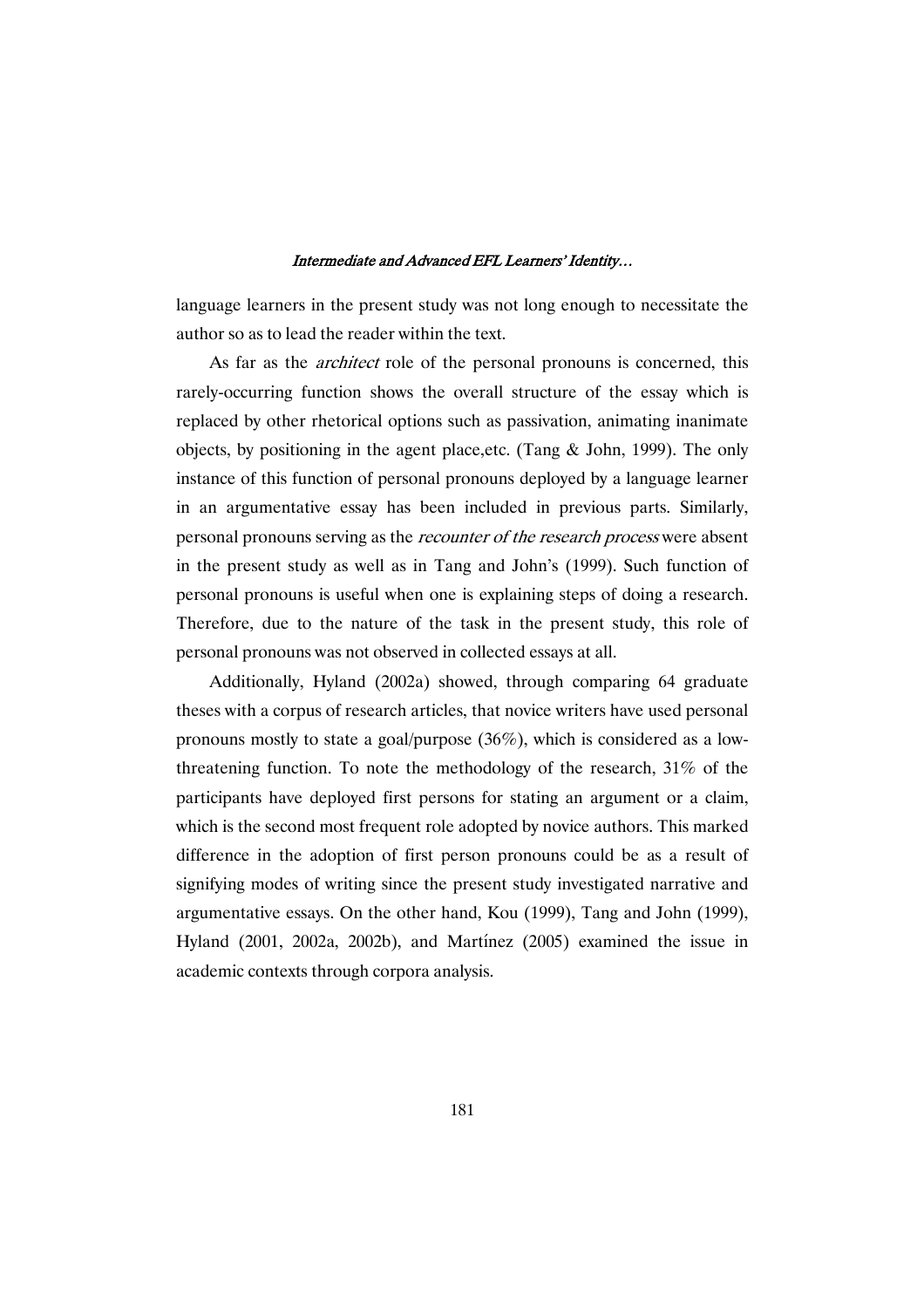# 5.Conclusion

Identity which is considered as an inseparable element of people's characters is better to be represented by the authors while writing to claim responsibility for what they have argued and to show their credibility among their peers. The present study investigated this issue by comparing the self-referential pronouns which were deployed by participants with two differing proficiency levels (intermediate and advanced) across two writing modes (argumentative and narrative essays). Learners were chosen from two differing proficiency levels so as to investigate whether levels of proficiency would be a cause for either overuse or under use of first person pronouns. Then, essays were analyzed for the functions that first person pronouns served within the text, based on Tang and John's (1999) typology of purposes to specify the strength of learners' portrayal of their selves by adopting first person pronouns in different parts of the text.

By conducting the present study indicates, we concluded that impersonal writing not only is appropriate but also is inevitable in helping writers keep their face in certain socio-cultural contexts. Moreover, the results of the present study may provide some implications for EFL teachers, material developers, and EFL learners. EFL teachers can improve their teaching process by attending to the findings of the present study. As for the results of the results of the present study are concerned, first person pronouns were classified according to Tang and John's (1999) typology of purposes that these pronouns serve. It can be concluded that this typology may be accounted for when developing materials for EFL learners specifically when they have to write narrative and argumentative writings. For example, materials which are developed to prepare language learners for IELTS or TOEFL exam are better to include these functions since of the writing tasks of these tests requires test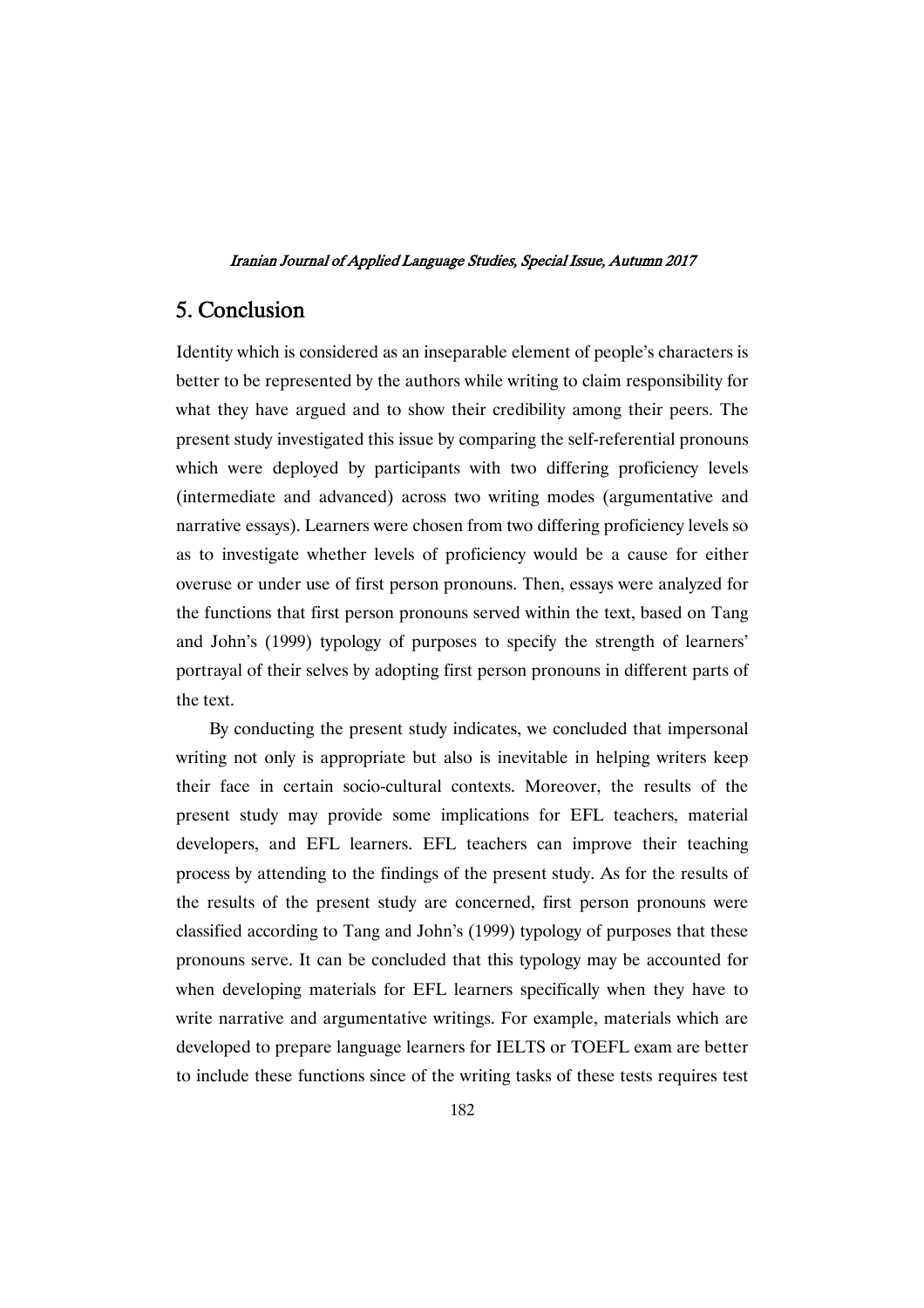takers to write an argumentative essay. Therefore, this may lead to writing a more authoritative argumentation.

EFL teachers can facilitate the process of teaching writing since, through the inclusion of the mentioned typology while teaching writing skills, they can easily teach language learners various purposes that personal pronouns serve within essays. Consequently, the results would benefit language learners as well to make an appropriate and efficient use of self-referential pronouns according to Tang and John's (1999) typology of first person pronoun discourse functions. Various sections of research articles and theses require writers to perform certain roles. Therefore, making university students aware of these functions may result in writing essays which declare claims more effectively in a way to convince peers and those within the same social context. Thus, students majoring in different disciplines should be familiar with roles as well as the appropriate frequencies of self- referential pronouns. As a result, modifications in essay writing courses provided for university students should be made to discard the rule of thumb that authors' presence within the body of the text through the use of rhetorical options is not acceptable and should be replaced by passivized sentences, placing inanimate concepts in the subject position. Encouraging students to write assertively through the use of pronouns showing authorial selves collocated with appropriate verbs will result in making more convincing and stronger claims which are needed in order to write professional research articles representing the authors more appropriately.

Although the results of the present study could be beneficent for the above-mentioned groups, future studies are suggested to choose topics and writing modes so that more updated taxonomies of first person pronoun functions, such as Hyland's (2002a) could be adopted to analyze personal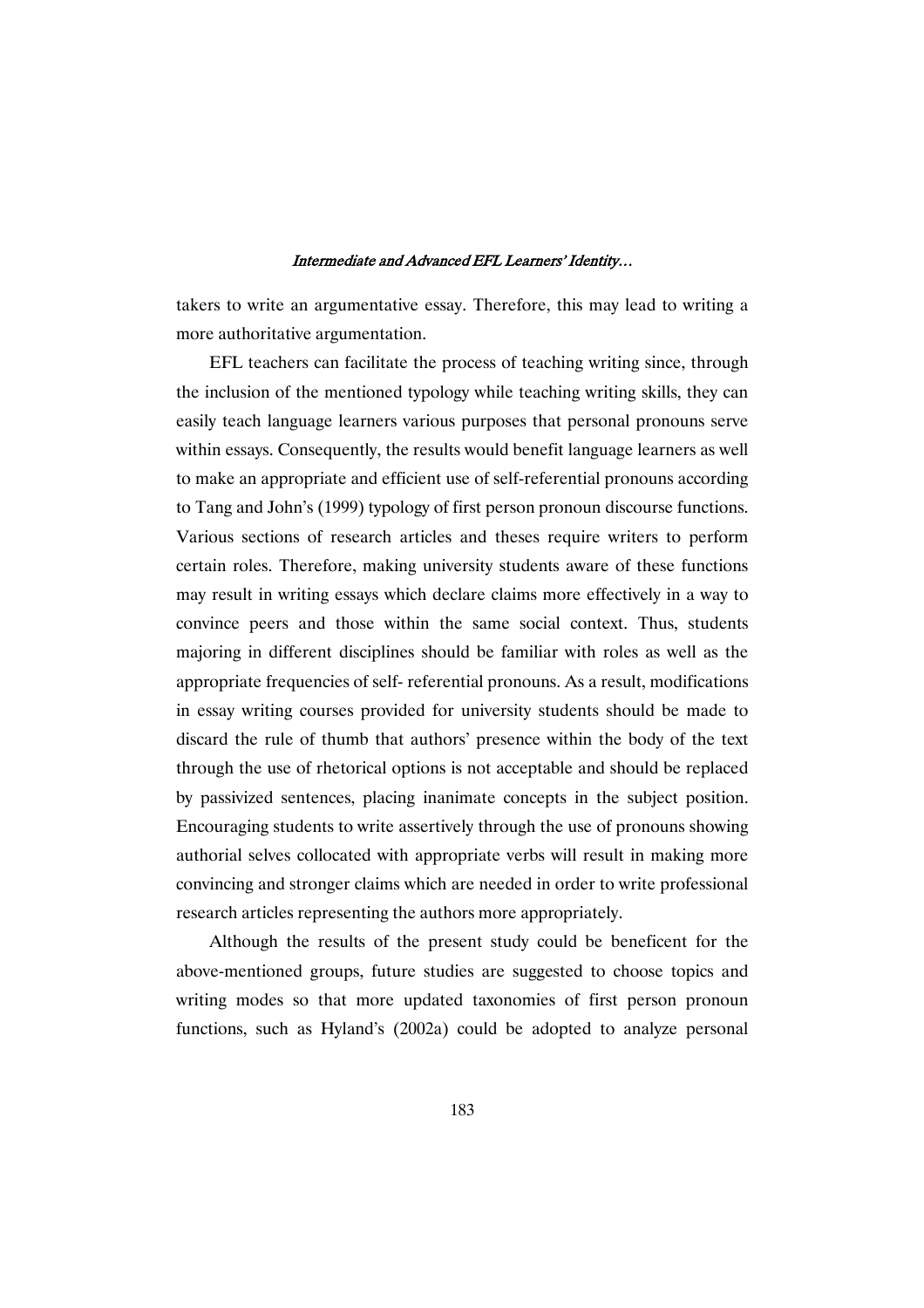pronouns. In addition, future studies are better to examine the effect of instruction on writers' use of these pronouns revealing authors' identity.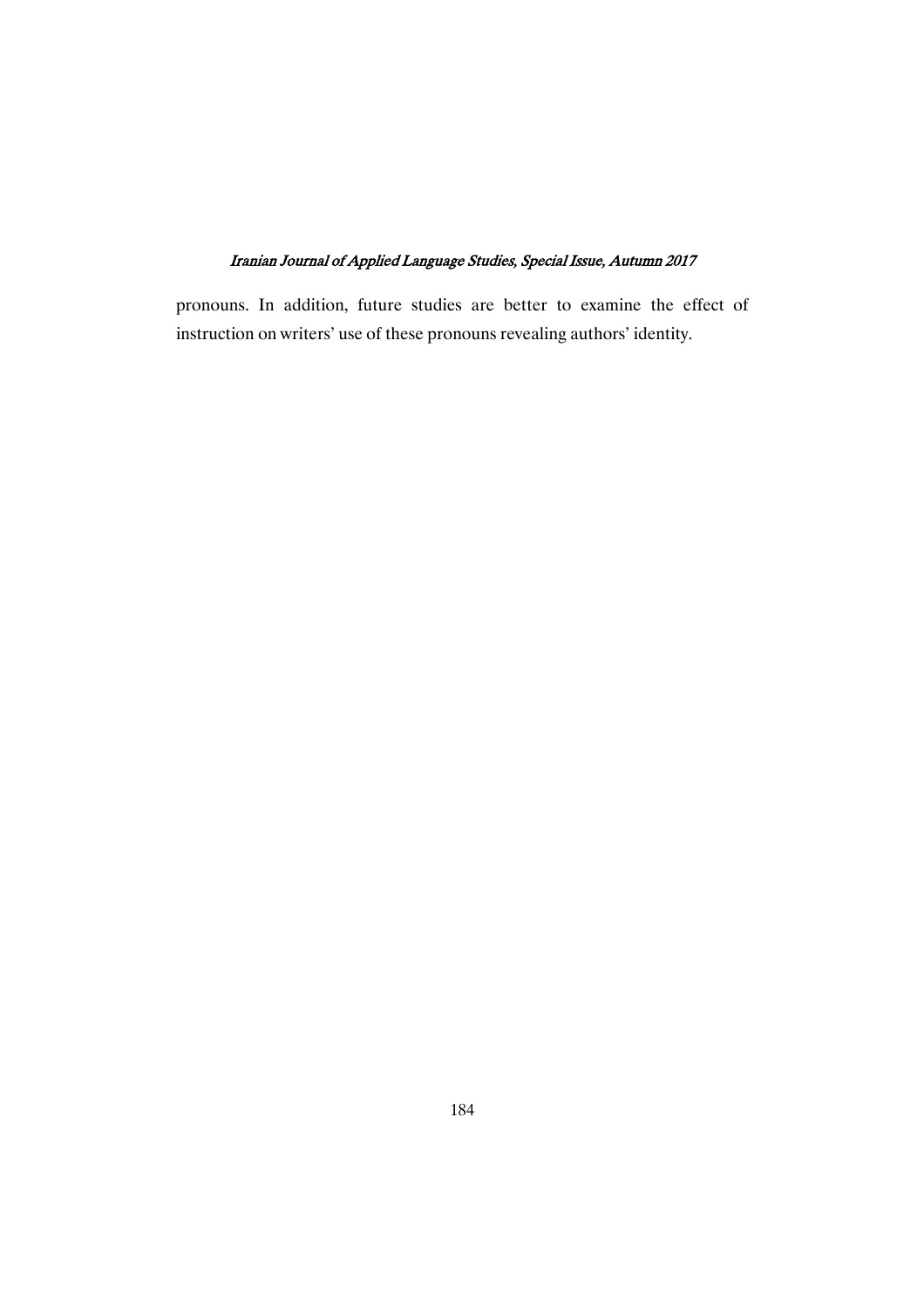## References

- Abbuhl, R. (2012). Using self-referential pronouns in writing: The effect of explicit instruction on L2 writers at two levels of proficiency. Language Teaching Research, <sup>16</sup>(4), 501-5018.
- Arnaudet, M., & Barret, M. (1984). Approaches to academic reading and writing, Englewood Cliffs, NJ: Prentice Hall.
- Gong, G. & Dragga, S. (1995). <sup>A</sup> writer's repertoire. New York: Longman.
- Jeong, H. (2017). Narrative and expository genre effects on students, raters, and performance. Assessing Writing, <sup>31</sup>, 113-125.
- Hyland, K. (2000). Disciplinary discourses: Social interactions in academic writing. London: Longman.
- Hyland, K. (2002a). Authority and invisibility: Authorial identity in academic writing. Journal of Pragmatics, <sup>34</sup>, 1091–1112.
- Hyland, K. (2002b). Option of identity in academic writing. *ELT Journal*, 56(4), 351–358.
- Ivanič, R. (1998). Writing and Identity: The discoursal construction of identity in academic writing. Amsterdam: Benjamins.
- Ivanic, R., & Camps, D. (2001). I am how I sound voice as self-representation in L2 writing. Journal of Second Language Writing, <sup>10</sup>, 3-33.
- Kou, C. H. (1999). The use of personal pronouns: Role relationships in scientific journal articles. English for Specific Purposes, <sup>18</sup>(2), 121–138.
- Lester, J. D. (Ed.). (1993). Writing research papers. New York: Harper Collins.
- Martínez, I., A. (2005). Native and non-native use of first person pronouns in the different sections of biology research articles in English. Journal of Second Language Writing, <sup>14</sup>, 174-190.
- Miyaharay, M. (2010). Researching identity and language learning: Taking a narrative approach. *Language Research Bulletin*, 25, 1–15.